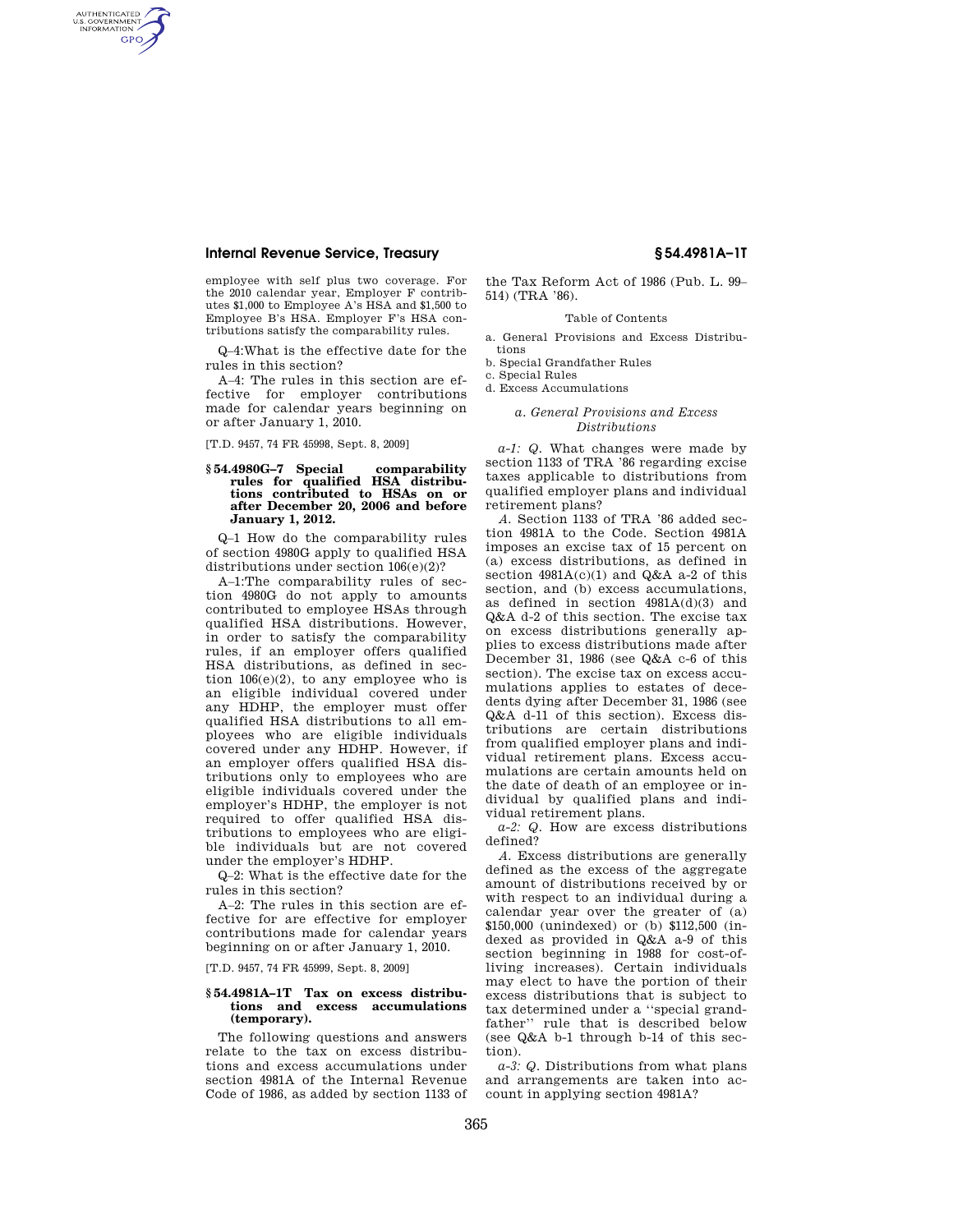*A.* (a) *General rule.* Section 4981A applies to distributions under any qualified employer plan or individual retirement plan described in section 4981A(e). For this purpose, a qualified employer plan means any—

(1) Qualified pension, profit-sharing or stock bonus plan described in section 401(a) that includes a trust exempt from tax under section 501(a);

(2) Annuity plan described in section  $403(a)$ :

(3) Annuity contract, custodial account, or retirement income account described in section  $403(b)(1)$ ,  $403(b)(7)$ or 403(b)(9); and

(4) Qualified bond purchase plan described in section 405(a) prior to that section's repeal by section 491(a) of the Tax Reform Act of 1984 (TRA '84).

(b) *Individual retirement plan.* An individual retirement plan is defined in section  $7701(a)(37)$  and means any individual retirement account described in section 408(a) or individual retirement annuity described in section 408(b). Also, an individual retirement plan includes a retirement bond described in section 409(a) prior to that section's repeal by section 491(b) of the Tax Reform Act of 1984 (TRA '84).

(c) *Other distributions.* (1) Distributions under any plan, contract or account that has at any time been treated as a qualified employer plan or individual retirement plan described in paragraph (a) or (b) of this  $Q\&A$  a–3 will be treated for purposes of section 4981A as distributions from a qualified employer plan or individual retirement plan whether or not such plan, contract, or account satisfies the applicable qualification requirements at the time of the distribution.

 $(2)(i)$  For purposes of this paragraph (c), an employer plan will be considered to have been treated as a qualified employer plan if any employer maintaining the plan has at any time filed an income tax return and claimed deductions that would be allowable under section 404 (and that were not disallowed) only if the plan was a qualified employer plan under section 401(a) or 403(a). Similarly, if an income tax return has been filed at any time with respect to the trust (or plan or insurance company), and the income of the trust (insurance company, etc.) is re-

# **§ 54.4981A–1T 26 CFR Ch. I (4–1–10 Edition)**

ported (and is not disallowed) based on the trust (or plan) being treated as a qualified employer plan described in section  $401(a)$ , or  $403(a)$  or (b), then the employer plan is considered to have been treated as a qualified employer plan.

(ii) For purposes of this paragraph (c), an individual retirement plan (IRA) will be considered to have been treated as a qualified IRA if any contributions to the IRA were either deducted (or designated as a nondeductible contribution described in section 408(o)) on a filed individual income tax return or excluded from an individual's gross income on a filed income tax return because such contributions were reported as regular contributions or rollover contributions (such as those described in section  $402(a)(5)$ ,  $403(a)(4)$ ,  $403(b)(8)$  or  $408(d)(3)$  to an IRA described in section 408 (a) or (b) (or section 409 of pre-1984 law). Similar treatment applies to an employer contribution to a simplified employee pension described in section 408(k), if such contribution is deducted on an employer's filed income tax return, including a self-employed individual's return.

*a–4: Q.* Which distributions with respect to an individual under a qualified employer plan or an individual retirement plan are excluded from consideration for purposes of determining an individual's excess distributions?

*A.* (a) *Exclusions.* In determining the extent to which an individual has excess distributions for a calendar year, the following distributions are disregarded—

(1) Any distribution received by any person with respect to an individual as a result of the death of that individual.

(2) Any distribution with respect to an individual that is received by an alternate payee under a qualified domestic relations order within the meaning of section 414(p) that is includible in the income of the alternate payee.

(3) Any distribution with respect to an individual that is attributable to the individual's investment in the contract as determined under the rules of section 72(f). This would include, for example, distributions that are excluded from gross income under section 72 because they are treated as a recovery of after-tax employee contributions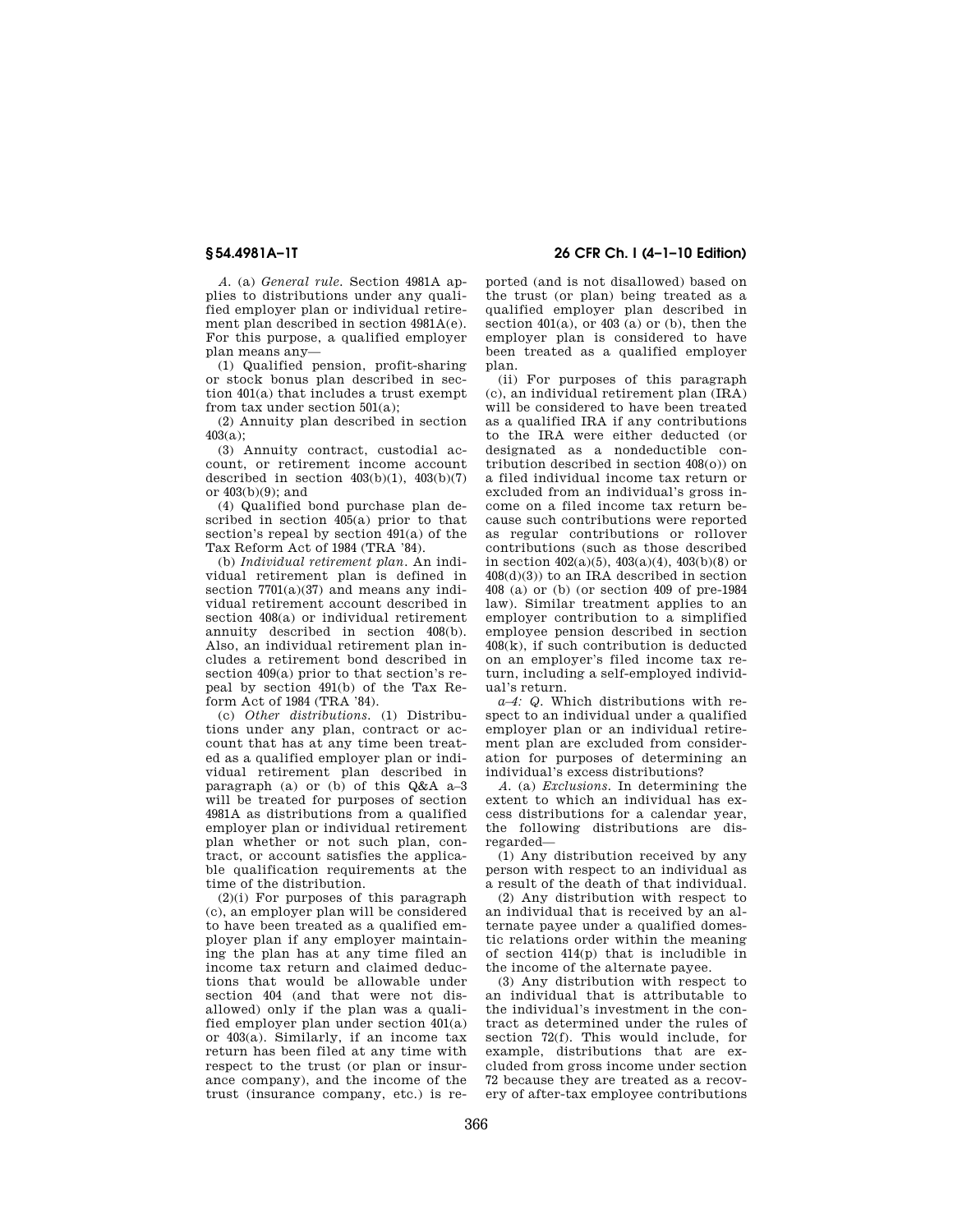from a qualified employer plan or nondeductible contributions from an individual retirement plan.

(4) Any portion of a distribution to the extent that it is not included in gross income by reason of a rollover contribution described in section  $402(a)(5)$ ,  $403(a)(4)$ ,  $403(b)(8)$ , or  $408(d)(3)$ .

(5) Any health coverage or any distribution of medical benefits provided under an arrangement described in section 401(h) to the extent that the coverage or distribution is excludible under section 104, 105, or 106.

(b) *Alternate payee.* Any distributions to an alternate payee described in paragraph (a)(2) of this Q&A a–4 must be taken into account by such alternate payee for purposes of calculating the excess distributions received by (or excess accumulations held by) the alternate payee.

*a–5: Q.* If an annuity contract that represents an irrevocable commitment to provide an employee's benefits under the plan is distributed to an individual, how are the distribution of such annuity contract and distributions of amounts under such a contract taken into account for purposes of calculating excess distributions?

*A.* Except to the extent that the value of an annuity contract is includible in income in the year the contract is distributed or any subsequent year, the distribution of an annuity contract (including a group annuity contract) in satisfaction of plan liabilities is disregarded for purposes of calculating excess distributions. Any amounts that are actually distributed under the contract to the individual (to the extent not excluded under Q&A a–4 of this section) or are otherwise includible in income with respect to the contract (e.g., by reason of the inclusion in income of the value of the annuity contract in the year of the contract's distribution or any subsequent year) are taken into account for purposes of calculating excess distributions for the calendar year during which such amounts are received or otherwise includible in income. For purposes of this Q&A a–5, the term *plan* means any qualified employer plan or individual retirement plan specified in section 4981A(e) and Q&A a–3 of this section.

*a–6: Q.* Are minimum distributions required under section  $401(a)(9)$ , 408(a)(6), 408(b)(3) or 403(b)(10) taken into account to determine excess distributions?

*A.* Yes. Distributions received during a calendar year are taken into account in determining an individual's excess distributions for such calendar year even though such distributions are required under section  $401(a)(9)$ ,  $408(a)(6)$ , 408(b)(3) or 403(b)(10). For example, minimum distributions under section 401(a)(9) received during the 1987 calendar year for calendar years 1985 and 1986 will be subject to section 4981A as distributions for 1987.

*a–7: Q.* Are distributions of excess de-<br>rrals permitted under section ferrals permitted under section  $402<sub>(g)</sub>(2)$ , or distributions of excess contributions or excess aggregate contributions permitted under section  $401(k)$  or (m), or distributions of IRA contributions permitted under section  $408(d)$  (4) or (5) taken into account for purposes of calculating excess distributions?

*A.* No. Distributions of excess deferrals, excess contributions, excess aggregate contributions, distributions of IRA contributions, and income allocable to such contributions or deferrals, that are made in accordance with the provisions of sections  $402(g)(2)$ ,  $401(k)(8)$ ,  $401(m)(6)$ , or  $408(d)$  (4) or (5) are not taken into account for purposes of calculating excess distributions.

*a–8: Q.* What distributions from qualified employer plans or individual retirement plans are taken into account in determining an individual's excess distributions?

*A.* With the exception of distributions noted above in Q&As a–4, a–5, and a–7 of this section, all distributions from qualified employer plans or individual retirement plans must be taken into account in determining an individual's excess distributions for the calendar year in which such distributions are received. In general, all such distributions are taken into account whether or not they are currently includible in income. Thus, for example, net unrealized appreciation in employer securities described in section 402(a) is taken into account in the year distributed. However, health coverage or distributions of medical benefits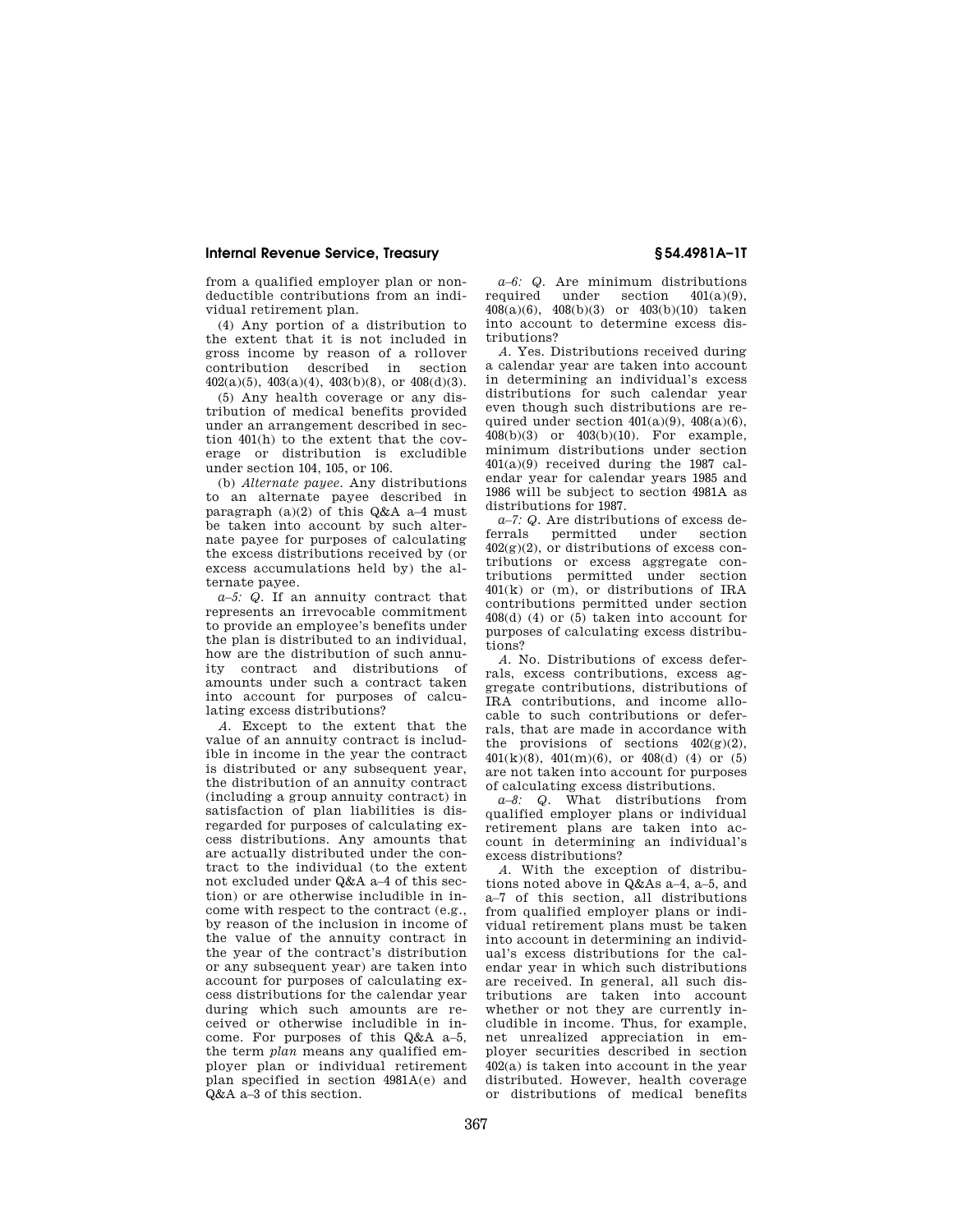provided under an arrangement described in section 401(h) that are excludible from income under section 104, 105, or 106 are not subject to section 4981A. In addition, distributions that are excludible from income because they are rolled over to a plan or an individual retirement account are not taken into account. (See  $Q&AA$  a-4(a) (4) and (5) of this section). Amounts that are includible in income for a calendar year are treated as distributions and, thus, are taken into account even if the amounts are not actually distributed during such year. Thus, deemed distributions to provide insurance coverage includible in income under section 72 (PS–58 amounts), loan amounts treated as deemed distributions under section 72(p), and amounts includible under section 402(b) or section 403(c) by reason of the employer plan or individual retirement plan not being qualified during the year are taken into account.

*a–9: Q.* Will the dollar threshold amount used to determine an individual's excess distributions be adjusted for inflation in calendar years after 1987?

*A.* Beginning in 1988, the \$112,500 threshold amount is adjusted to reflect<br>post-1986 cost-of-living increases cost-of-living (COLAs) at the same time and in the same manner as the adjustment described in section 415(d). The threshold amount is adjusted even though the distribution is from a defined contribution plan that is subject to a freeze on COLAs because the defined benefit plan limit is below \$120,000 (see section 415(c)(1)(A)). However, the \$150,000 threshold amount is not adjusted to reflect such increases.

### *b. Special Grandfather Rule*

*b-1: Q.* How are benefits accrued before TRA '86 treated under the excise tax provisions described in section 4981A?

*A.* (a) *Grandfather amount.* Certain eligible individuals may elect to use a special grandfather rule that exempts from the excise tax the portion of distributions treated as a recovery of such individual's total benefits accrued on or before August 1, 1986 (grandfather amount). However, distributions that are treated as a recovery of the grand-

## **§ 54.4981A–1T 26 CFR Ch. I (4–1–10 Edition)**

father amount are taken into account in determining the extent to which other distributions are excess distributions (see Q&A b–4 of this section). Under this special grandfather rule, the grandfather amount equals the value of an individual's total benefits (as described in Q&As b–8 and b–9 of this section) in all qualified employer plans and individual retirement plans on August 1, 1986. An individual's benefits in such plans include amounts determinable on August 1, 1986, that are payable to the individual under a qualified domestic relations order within the meaning of section 414(p) (QDRO). However, QDRO benefits that, when destributed, are includible in the income of the alternate payee are not included in the employee's grandfathered amount. Further, plan benefits that are attributable to a deceased individual and that are payable to an eligible individual as a beneficiary are generally not included in determining the<br>eligible individual's grandfather individual's amount. Procedures for determining the grandfather amount are described in Q&As b–11 through b–14 of this section.

(b) *Recovery of grandfather amount.*  The portion of any distribution made after August 1, 1986, that is treated as a recovery of a grandfather amount depends on which of two grandfather recovery methods the individual elects. The two alternative methods are described in the Q&As b–11 through b–14 of this section. The amount of the distribution for a year that is treated as a recovery of a grandfather amount in a year is applied to reduce the individual's unrecovered grandfather amount for future years (*i.e.,* the individual's accrued benefits as described in Q&As b–8 and b–9 on August 1, 1986, reduced by previous distributions treated as a recovery of a grandfather amount) on a dollar for dollar basis until the individual's unrecovered grandfather amount has been reduced to zero. When the individual's grandfather amount has been reduced to zero, the special grandfather rule ceases to apply and the entire amount of any subsequent excess distributions received is subject to the 15 percent excise tax.

*b–2: Q.* Who may elect to use the special grandfather rules?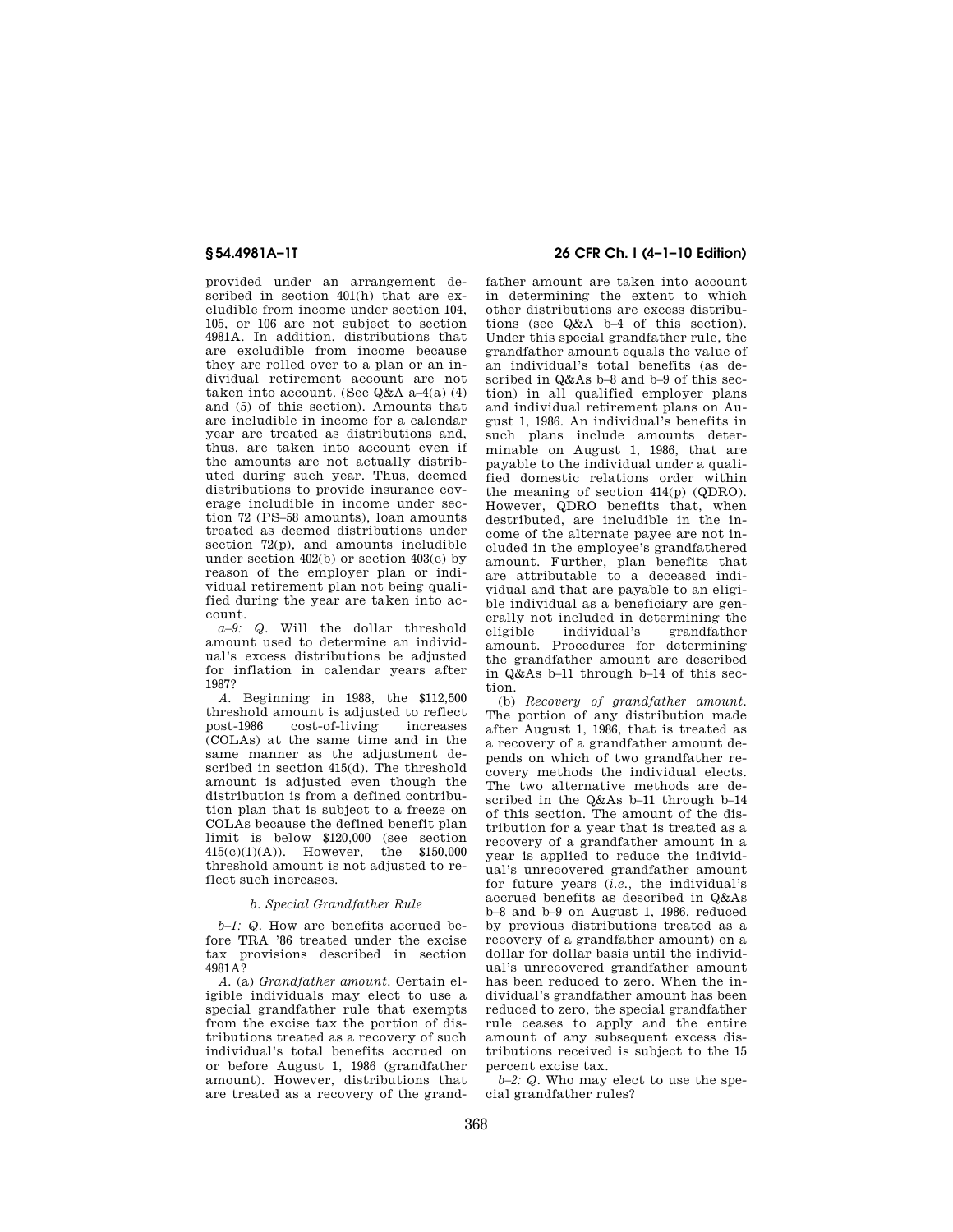*A.* Any individual whose accrued benefits as described in Q&As b–8 and b–9 of this section in all qualified plans and individual retirement plans on August 1, 1986 (initial grandfather amount) have a value of at least \$562,500 may elect to use the special grandfather rule.

*b–3: Q.* How does an eligible individual make a valid election to use the special grandfather rule?

*A.* (a) *Form of election.* An individual who is eligible to use the special grandfather rule must affirmatively elect to use that rule. The election is made on a Form 5329 filed with the individual's income tax return (Form 1040, etc.) for a taxable year beginning after December 31, 1986, and before January 1, 1989 (*i.e.,* the 1987 or 1988 taxable year).

(b) *Information required.* The individual must report the following information on the Form 5329:

(1) The individual's initial grandfather amount.

(2) The grandfather recovery method to be used.

(3) Such other information as is required by the Form 5329.

(c) *Deadline for election.* The deadline for filing such election is the due date, calculated with extensions, for filing the individual's 1988 income tax return. If an individual dies before the expiration of such deadline, an election, or the revocation of a prior election, may be made as part of the final income tax return filed on behalf of such deceased individual by the deceased individual's personal representative. An election or revocation of a prior election may also be filed before the expiration of such deadline with Schedule S (Form 706). See Q&A c–7 of this section.

(d) *Revocation of election.* Elections filed before the deadline may be revoked by filing an amended income tax return for any applicable year. A change in the grandfather recovery method is considered a revocation of a prior election and an amended Form 5329 must be filed for any prior year in which a different grandfather recovery method was used. Thus, a change in the election may require a change in the 1987 tax return. An individual must refile for 1987 based on the new election if additional tax is owed. However, an election (or nonelection) is irrevocable

after the filing deadline for the taxable year beginning in 1988 has passed. Thus, an individual who has not made an election by the last day plus extensions for filing the 1988 return may not do so through an amended return.

(e) *Subsequent years.* (1) Any eligible individual who has elected the special grandfather rule must attach to the individual's income tax return for all subsequent taxable years in which the individual receives excess distributions (determined without regard to the grandfather rule) a copy of the Form 5329 on which the individual elected the grandfather rule. A copy of the Form 5329 on which the individual (or the individual's personal representative) elected the grandfather rule must also be filed with Schedule S (Form 706) unless the initial election is filed with such schedule.

(2) The individual must also make such other reports in the form and at the time as the Commissioner may prescribe. See Q&A c–7 of this section for the applicable reporting requirements if the individual or the individual's estate is liable for any tax on excess distributions or on an excess accumulation under section 4981A (a) or (d).

*b–4: Q.* How individuals who have elected to use the special grandfather rule determine the extent to which their distributions for any calendar year are excess distributions?

*A.* (a) *Excess distributions under grandfather rule, threshold amount.* Individuals who elect to use the special grandfather rule are not eligible to use the \$150,000 threshold amount in computing their excess distributions for any calendar year. Instead, such electing individuals must compute their excess distributions for a calendar year using a \$112,500 (indexed for cost-of-living increases) threshold amount. The rule of this paragraph (a) applies for all calendar years, including the calendar year in which an individual's unrecovered grandfather amount has been reduced to zero and all subsequent calendar years. Once the indexed amount has increased to \$150,000 or more, the threshold amount will be the same for all individuals.

(b) *Base for excise tax under grandfather rule.* Although the portion of any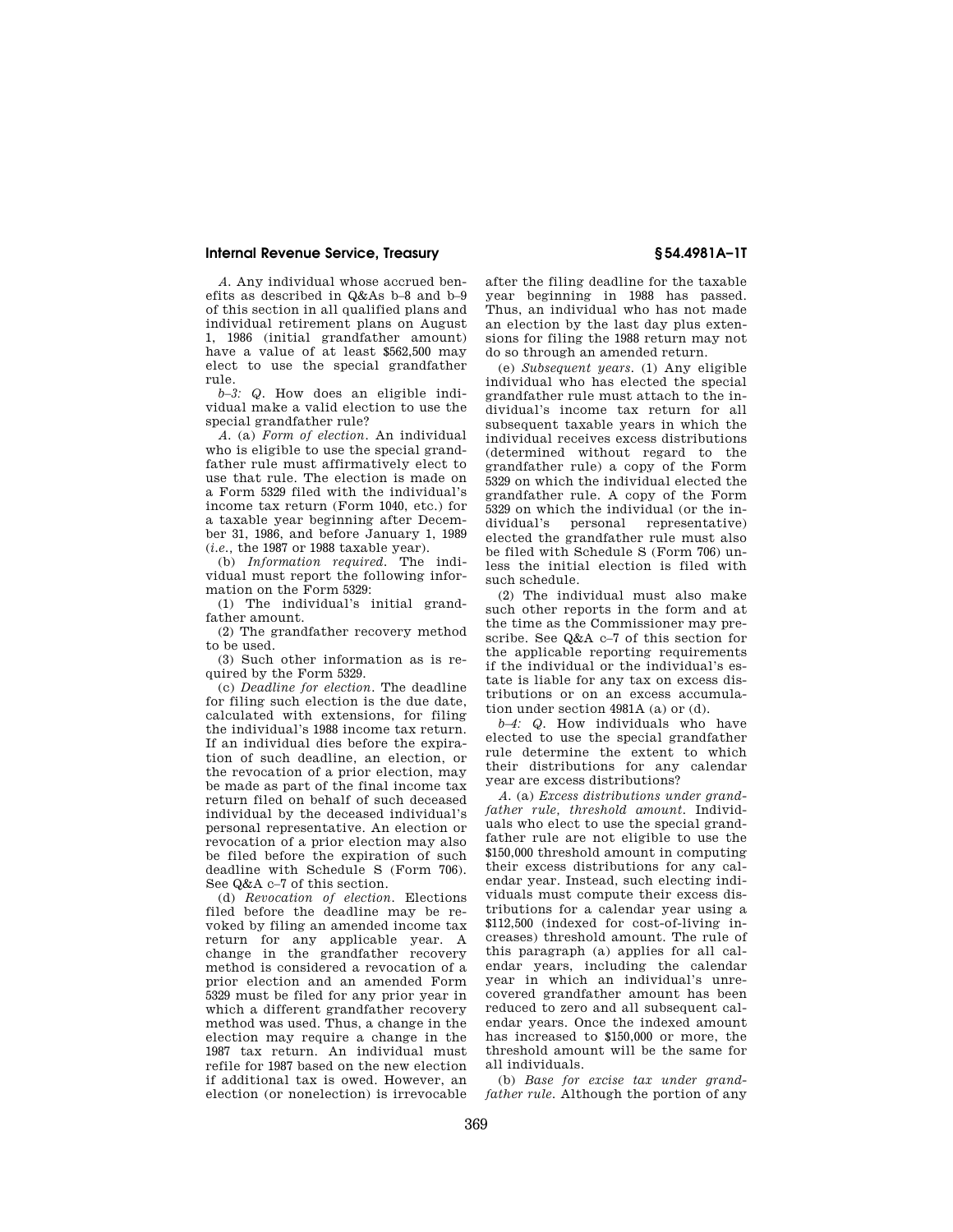distribution that is treated as a recovery of an individual's grandfather amount is not subject to the excise tax, such portion must be taken into account in determining the extent to which the individual has excess distributions for a calendar year. The effect of this rule is that the amount against which the 15 percent excise tax is applied for any calendar year during which a grandfather amount is recovered equals the individual's distributions for such year reduced by the greater of (1) the applicable threshold amount for such year or (2) the grandfather amount recovered for such year. (See the examples in Q&A b–14 of this section.)

*b–5: Q.* How is the value of an individual's total accrued benefits on August 1, 1986, calculated for purposes of determining (a) whether an individual is eligible to elect the special grandfather rule and (b) the amount of any electing individual's initial grandfather amount under such rule?

*A.* (a) *Introduction.* The value of an individual's total accrued benefits on August 1, 1986, is the sum of the values of the individual's accrued benefits on such date under all qualified employer plans or individual retirement plans, as determined under the Q&A b–5. If such value exceeds \$562,500, the individual may elect the special grandfather rule. In such case, the value so determined may be applied against distributions as determined under this section, whether or not such distributions are from the same plan or IRA for which such grandfather amount is determined. For purposes of determining the value of accrued benefits on August 1, 1986, an annuity contract or an individual's interest in a group annuity contract described in Q&A a–5 of this section is treated as an accrued benefit under the qualified retirement plan or IRA from which it was distributed and an IRA is treated as a defined contribution plan.

(b) *Defined benefit plan*—(1) *General rule.* The amount of an individual's accrued benefit on August 1, 1986, under a defined benefit plan is determined as of that date under the provisions of the plan based on the individual's service and compensation on that date. The present value of such benefit is determined by an actuarial valuation of

**§ 54.4981A–1T 26 CFR Ch. I (4–1–10 Edition)** 

such accrued benefit performed as of August 1, 1986. Alternatively, accrued benefits may be determined as of July 31, 1986. In such case, the applicable rules are applied by substituting the July 31 date for the August 1 date in the applicable provisions. (See Q&A b– 9 of this section for rules for determining the amount of benefits and values and the actuarial assumptions to be used in such determination.)

(2) *Alternative method.* Alternatively, the present value of an individual's accrued benefit on August 1, 1986, may be determined using the following method:

(i) Determine the amount of the individual's actual accrued benefit (prior benefit) on the valuation date that immediately precedes August 1, 1986 (prior date). The valuation date for purposes of using this alternative method is the valuation date used for purposes of section 412. In making this determination, plan amendments that are adopted after that prior date are disregarded.

(ii) Determine the amount of the individual's adjusted accrued benefit (adjusted prior benefit) on the prior date by reducing the prior benefit in paragraph  $(b)(2)(i)$  of this  $Q\&A$  b–5 by the amount of distributions that reduce the accrued benefit or transfers from the plan and by increasing the prior benefit in paragraph  $(b)(2)(i)$  of this Q&A b–5 by any increase in benefit resulting from either transfers to the plan or plan amendments that were made (or, in the case of a plan amendment, both adopted and effective) after the prior valuation date, but on or before August 1, 1986.

(iii) Determine the amount of the individual's actual accrued benefit (future benefit) on the valuation date immediately following August 1, 1986 (next date). In making this determination, plan amendments, etc. that are either adopted or effective after August 1 are disregarded.

(iv) Determine the amount of the individual's adjusted accrued benefit (adjusted future benefit) on the next date by increasing the future benefit in paragraph  $(b)(2)(iii)$  of this Q&A b–5 by the amount of any distributions that reduce the accrued benefit or transfers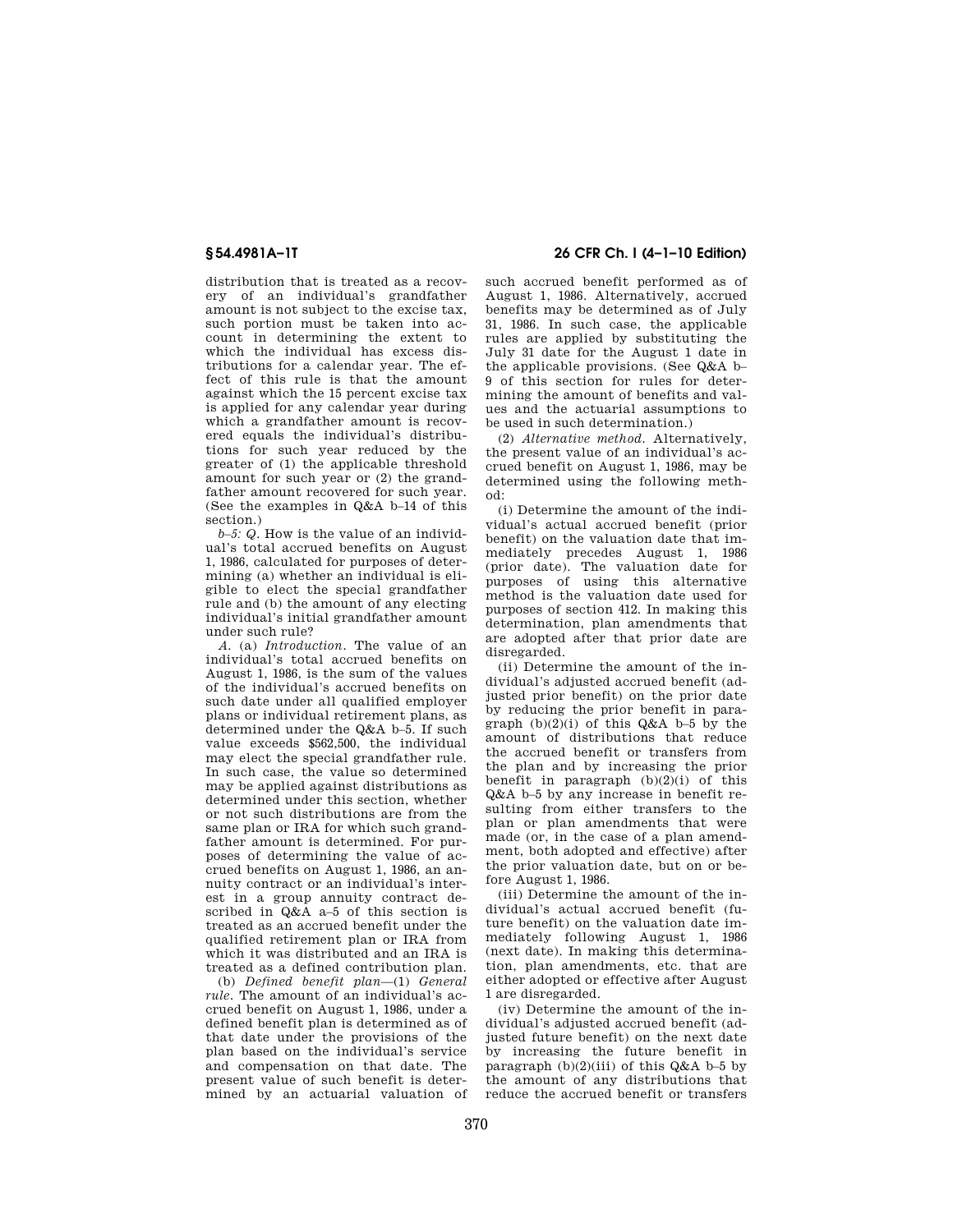from the plan and by reducing the future benefit in paragraph  $(b)(2)(iii)$  of this Q&A b–5 by the amount of any transfer to the plan that was made after August 1, 1986, but on or before the next valuation date to the amount in paragraph  $(b)(2)(iii)$  of this  $Q\&A$  b–5.

(v) Calculate the weighted average of paragraphs  $(b)(2)(ii)$  and  $(b)(2)(iv)$  of this Q&A b–5, where the weights applied are the number of complete calendar months separating the applicable prior date and the applicable next date, respectively, and August 1, 1986.

(vi) Determine the actuarial present value of the benefit in paragraph  $(b)(2)(v)$  of this Q&A b–5 as of August 1, 1986, using the methods and assumptions described in Q&A b–9 of this section.

The grandfather amount on August 1, 1986, attributable to the accrued benefits under the defined benefit plan is equal to the amount determined in paragraph  $(b)(2)(vi)$  of this Q&A b–5.

(3) *Certain insurance plans treated as defined contribution plans.* (i) Accrued benefits not in pay status under a plan satisfying the requirements of section 411(b)(1)(F) are determined under the rules in paragraph (c) of this Q&A b–5 for defined contribution plans. For purposes of applying paragraph (c) of this Q&A b–5 to such benefits, the cash surrender value of the contract is substituted for the account balance. If accrued benefits are in pay status under such a plan, the rules of this paragraph (b) apply to such benefits.

(ii) Accrued benefits not in pay status that are attributable to voluntary employee contributions (including rollover amounts) to a defined benefit plan are determined under the rules in paragraph (c) of this Q&A b–5 as if the account balance attributable thereto is under a defined contribution plan. If such benefits are in pay status and are used to fund the benefit under the defined plan, the rules of this paragraph (b) apply to such benefits.

(c) *Defined contribution plan*—(1) *General rule.* The value of an individual's accrued benefit on August 1, 1986, under a defined contribution plan (including IRAs) is the value of the individual's account balance on such date (or on the immediately preceding day). Paragraph  $(b)(3)$  of this  $Q&A$  b–5 requires

that benefits derived from certain insured plans and from voluntary contributions to a defined benefit plan be determined under the rules of this paragraph (c).

(2) *Alternative method.* Alternatively, if a valuation was not performed as of August 1, 1986 (or as of the immediately preceding day), the value of an individual's accrued benefit may be determined as follows:

(i) Determine the value of the individual's account balance on the valuation date immediately preceding August 1, 1986 (prior valuation date).

(ii) Determine the value of the individual's adjusted account balance on the prior valuation date by subtracting (or adding, respectively) the amount of any distribution, including a transfer to another plan or a forfeiture from the account balance (or the amount of any allocation to the account balance, including a transfer from another plan, rollover received or forfeiture from another account) that was made after the prior valuation date but on or before August 1, 1986, from (or to) the amount in paragraph  $(c)(2)(i)$  of this  $Q\&A$  b–5.

(iii) Determine the value of the individual's account balance on the valuation date immediately following August 1, 1986 (next valuation date).

(iv) Determine the value of the individual's adjusted account balance on the next valuation date by adding (or subtracting, respectively) the amount of any distribution, of a type described in paragraph  $(c)(2)(ii)$  of this  $Q\&A$  b-5 (or the amount of any allocation to the account balance, of a type described in paragraph  $(c)(2)(ii)$  of this  $Q&A$  b-5), that was made after August 1, 1986, but on or before the next valuation date to (or from) the amount in paragraph  $(c)(2)(iii)$  of this  $Q&A$  b-5.

(v) Calculate the weighted average of paragraphs  $(c)(2)(ii)$  and  $(c)(2)(iv)$  of this Q&A b–5, where the weights applied are the number of complete calendar months separating the applicable valuation date and the applicable next date, respectively, and August 1, 1986.

The grandfather amount on August 1, 1986, attributable to the account balance in the defined contribution plan or the individual retirement plan is the amount in paragraph  $(c)(2)(v)$  of this  $Q&A$   $h-5$ .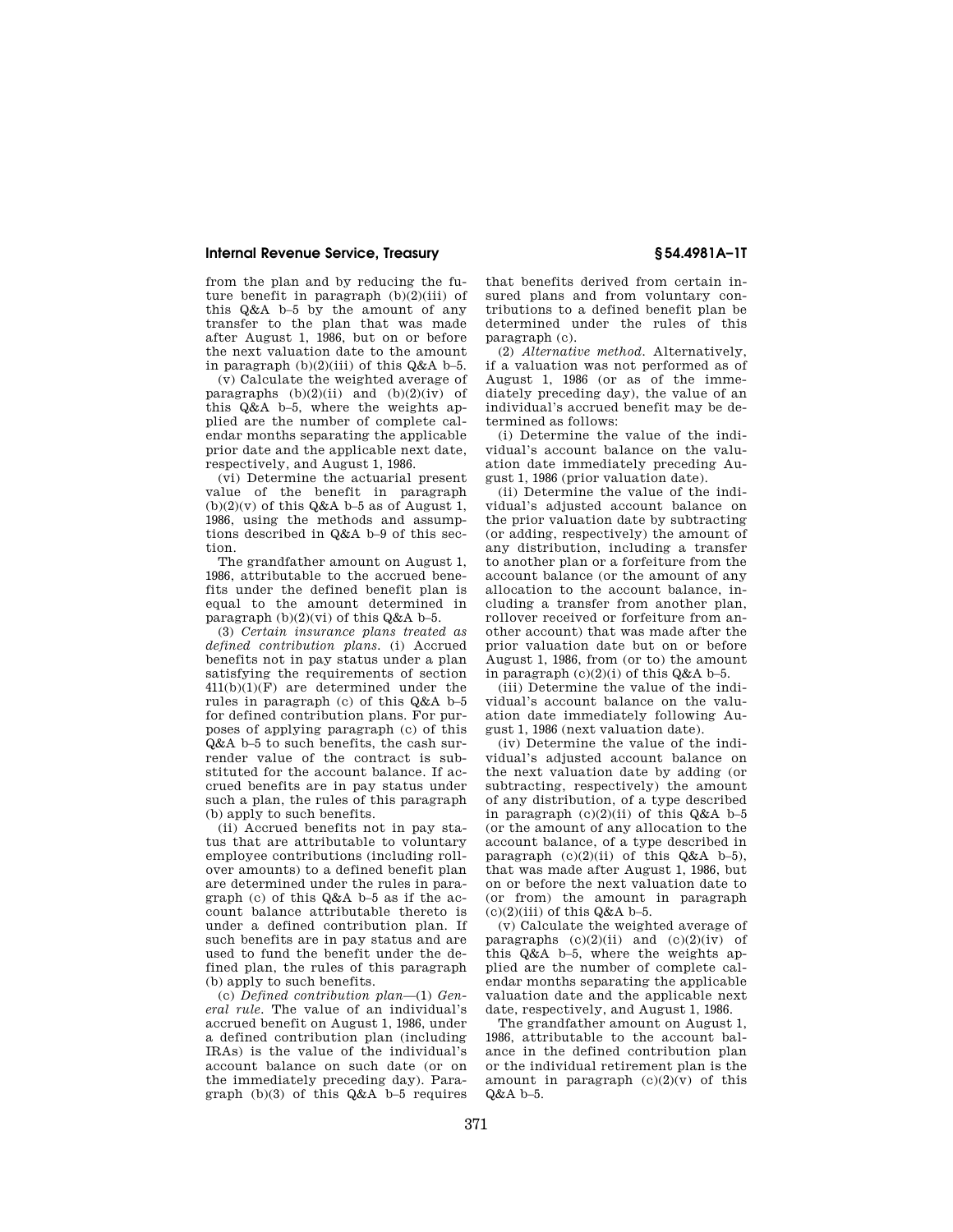*b–6: Q.* For purposes of determining the value of accrued benefits in a defined contribution plan or a defined benefit plan on August 1, 1986, are nonvested benefits taken into account?

*A.* Yes. All accrued benefits, whether or not vested, are taken into account.

*b–7: Q.* To what extent are benefits payable with respect to an individual under a qualified employer plan or an individual retirement plan not taken into account for purposes of calculating the individual's grandfather amount?

*A.* (a) *Exclusions.* The following benefits payable with respect to an individual are not taken into account for purposes of this calculation:

(1) Benefits attributable to investment in the contract as defined in section 72(f). However, amounts attributable to deductible employee contributions (as defined in section  $72(0)(5)(A)$  are considered part of the accrued benefit.

(2) Amounts that are determinable on August 1, 1986, as payable to an alternate payee who is required to include such amounts in gross income (a spouse or former spouse) under a qualified domestic relations order (QDRO) within the meaning of section 414(p).

(3) Amounts that are attributable to IRA contributions that are distributed pursuant to section 408(d) (4) or (5).

(b) *Alternate payee.* Under a QDRO described in paragraph  $(a)(2)$  of this  $Q\&A$ b–7, amounts are considered part of the accrued benefit of the alternate payee for purposes of calculating the value of the alternate payee's accrued benefit on August 1, 1986. Similarly, such amounts are used by the alternate payee to compute excess distributions.

*b–8: Q.* What adjustments to the grandfather amount are necessary to take into account rollovers from one qualified employer plan or individual retirement plan to another such plan?

*A.* (a) *Rollovers outstanding on valuation date.* Generally, rollovers between plans result in adjustment to the grandfather amounts under the rules in Q&A b–5 of this section. However, if a rollover amount is distributed from one plan on or before an applicable valuation date of such plan and is rolled over into the receiving plan after the receiving plan's applicable

# **§ 54.4981A–1T 26 CFR Ch. I (4–1–10 Edition)**

valuation date and if these events result in an inappropriate duplication or omission of the rollover amount, then an adjustment to the grandfather amount must be made to remove the duplication or omission. The Commissioner may provide necessary rules concerning this adjustment.

(b) *Valuation.* If the rollover amount described in paragraph (a) of this Q&A b–8 is in a form of property other than cash, the property of which the outstanding rollover consists is valued as of the date the rollover contribution is received by the transferee qualified employer plan or individual retirement plan and that value is the amount of the rollover. If the outstanding rollover is in the form of cash, the amount of the cash is the amount of the rollover.

*b–9: Q.* What is the form of the grandfather benefit under a defined benefit plan and how is it valued?

A. (a) *Benefit form.* The grandfather amount under a defined benefit plan is determined on the basis of the form of benefit (including any subsidized form of benefit such as a subsidized early retirement benefit or a subsidized joint and survivor annunity) provided under the plan as of August 1, 1986 that has the greatest present value as determined in paragraph (b) of this b–9. If the plan provides a subsidized joint and survivor annunity, for purposes of determining the grandfather amount, it will be assumed that an unmarried individual is married and that the individual spouse is the same age as the individual. Assumptions as to future withdrawals, future salary increases or future cost-of-living increases are not permitted.

(b) *Value of grandfather amount.* The grandfather amount under a defined benefit plan is the present value of the individual's benefit form determined under paragraph (a) of this Q&A b–9. Thus, the benefit form is reduced to reflect its value on the applicable valuation date. The present value of the benefit form on August 1, 1986, or the applicable date, is computed using the factors specified under the terms of the plan as in effect on August 1, 1986, to calculate a single sum distribution if the plan provides for such a distribution. If the plan does not provide for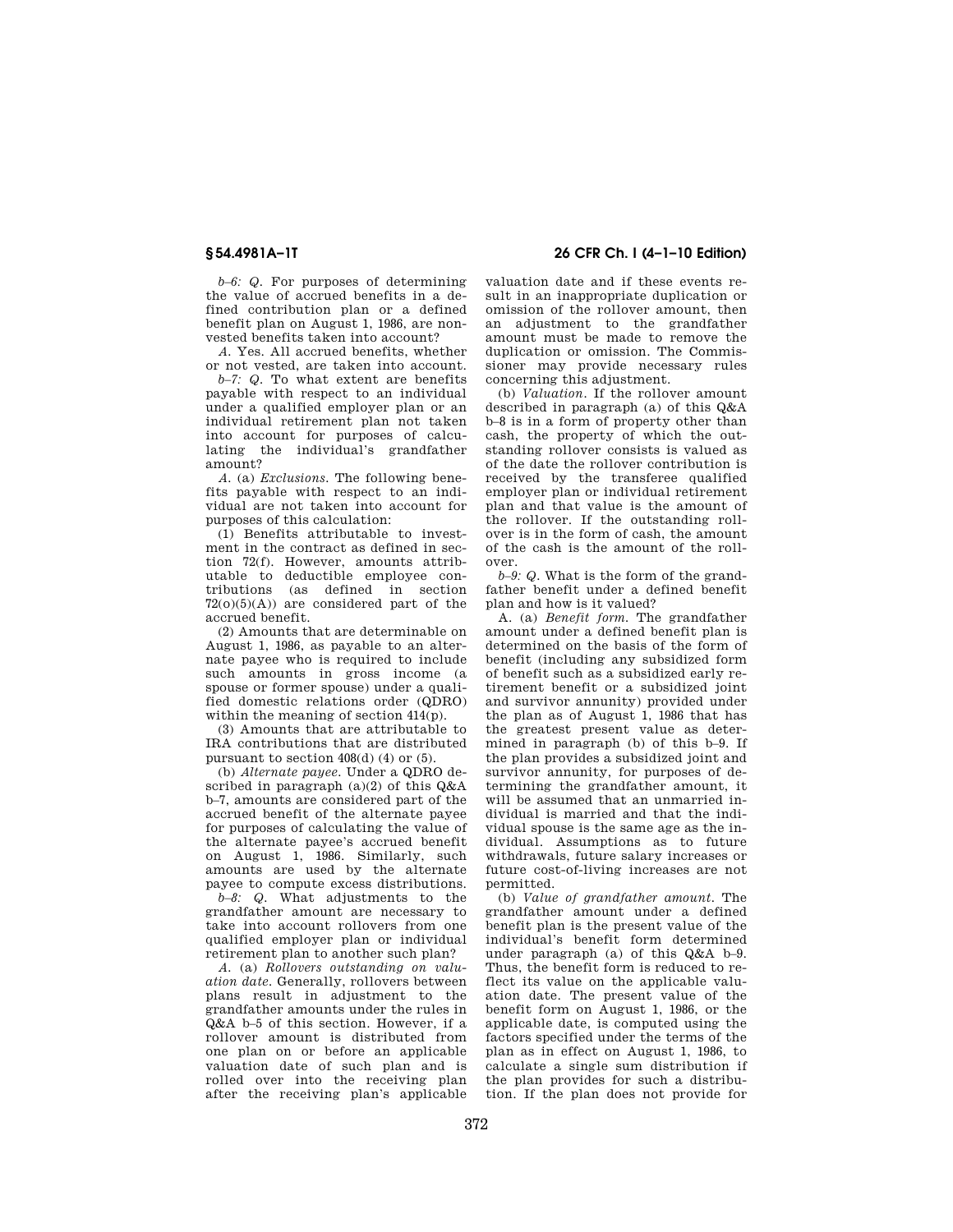such a distribution form, such present value is computed using the interest rate and mortality assumptions specified in §20.2031–7 of the Estate Tax Regulations.

*b–10: Q.* Is the plan administrator (or trustee) of a qualified plan (or individual retirement account) required to report to an individual the value of the individual's benefit under the plan as of August 1, 1986?

*A.* (a) *Request required.* No report is required unless the individual requests a report and the request is received before April 15, 1989. If requested, the plan administrator (or trustee or issuer) must report to such individual the value of the individual's benefit under the plan as of August 1, 1986, determined in accordance with Q&A b–5 through b–9 of this section. Such report must be made within a reasonable time after the individual's request but not later than July 15, 1989.

(b) *Other rules.* Alternate payees must make their own request for valuation reports. Any report furnished to an employee who has an alternate payee with respect to the plan must include the separate values attributable to each such individual. Any report furnished to an alternate payee must include only the value attributable to the alternate payee. Reports may be furnished to individuals even if no request is made. Individuals must keep records of the reports received from plans or IRAs in order to substantiate all grandfather amounts.

(c) *Authority.* The rules in this Q&A are provided under the authority in section 6047(d).

*b–11: Q.* How is the portion of a distribution that is treated as a recovery of an individual's grandfather amount as described in b–1 of this section to be calculated?

*A.* (a) *General rule.* All distributions received between August 1 and December 31, 1986, inclusive, are treated as a recovery of a grandfather amount. The portion of distributions received after December 31, 1986, that is treated as a recovery of the grandfather amount is determined under either the discretionary method or the attained age method. An amount that is treated as a recovery of grandfather benefits is applied to reduce the initial grandfather

amount that was calculated as of August 1, 1986, on a dollar for dollar basis until the unrecovered amount has been reduced to zero. No other recalculation of the grandfather amount is to be made for a date after August 1, 1986.

(b) *Methods, etc.* The grandfather amount may be recovered by an individual under either the discretionary method or the attained age method. After the individual's total grandfather amount is treated as recovered under either method, the tax on excess distributions and excess accumulations is determined without regard to any grandfather amount.

*b–12: Q.* Under the discretionary method, what portion of each distribution is treated as a return of the individual's grandfather amount?

*A.* (a) *Initial percentage.* Under the discretionary method, unless the individual elects in accordance with paragraph (b) below, 10 percent of the total distributions that the individual receives during any calendar year is treated as a recovery of the grandfather amount.

(b) *Acceleration.* The individual may elect to accelerate the rate of recovery to 100 percent of the total aggregate distributions received during a calendar year commencing with any calendar year, including 1987 (acceleration election). In such case, the rate of recovery is accelerated to 100 percent for the calendar year with respect to which the election is made and for all subsequent calendar years.

(c) *Election.* To recover the grandfather amount using the discretionary method, an individual must elect to use such method when making the election to use the special grandfather rule on the Form 5329. (See Q&A b–3 of this section.) The acceleration election must be made for the individual's taxable year beginning with or within the first calendar year for which such election is made and must be filed with the individual's income tax return for that year. Such acceleration election may also be made or revoked retroactively on an amended return for such year. However, the acceleration election may not be made after the individual's death other than with the individual's final income tax return or with a return for a prior year for which a return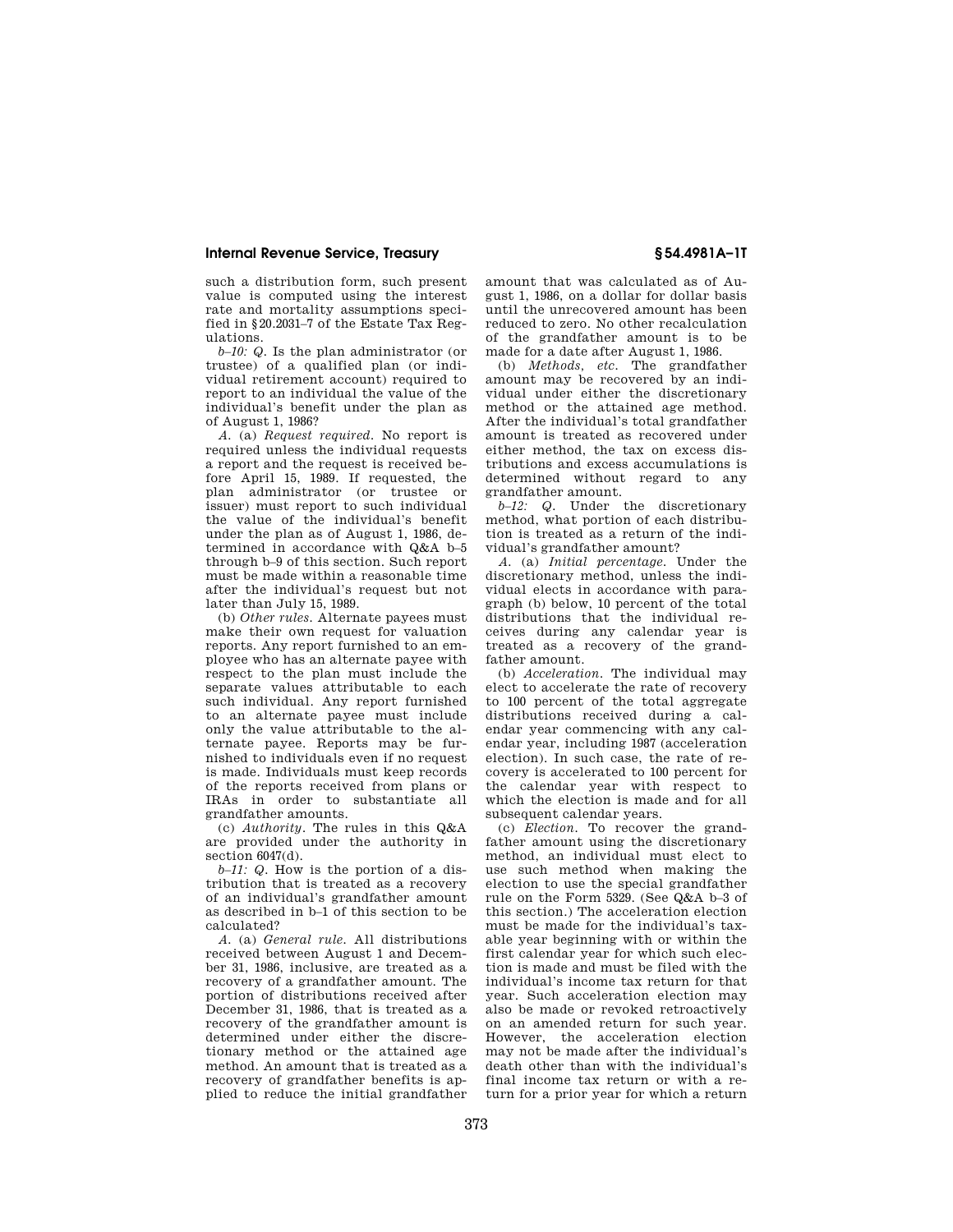was not filed before the individual's death. Thus, the acceleration election may not be made on an amended return filed after the individual's death for a year for which a return was filed before the individual's death. The preceding two sentences shall not apply to deaths occurring in 1987 or 1988. The estate is entitled to use the remaining grandfather amount to determine if there is an excess accumulation. See Q&A d–3 of this section. The acceleration election shall be made on such form and in such manner as the Commissioner prescribes in a manner consistent with the rules of this section.

*b–13: Q.* Under the attained age method, what portion of each distribution is treated as a return of the individual's grandfather amount?

*A.* Under the attained age method, the portion of total distributions received during any year that is treated as a recovery of an individual's grandfather amount is calculated by multiplying the individual's aggregate distributions for a calendar year by a fraction. The numerator of the fraction is the difference between the individual's attained age in completed months on August 1, 1986, and the individual's attained age in months at age 35 (420 months). The denominator of the fraction is the difference between the individual's attained age in completed months on December 31 of the calendar year and the individual's attained age in months at age 35 (420 months). An individual whose 35th birthday is after August 1, 1986, may not use the attained age method.

*b–14: Q.* How is the 15 percent tax with respect to excess distributions for a calendar year calculated by an individual who has elected to use the special grandfather rule?

*A.* The calculation of the excise tax may be illustrated by the following examples:

*Example 1.* (a) An individual (A) who participates in two retirement plans, a qualified defined contribution plan and a qualified defined benefit plan, has a total value of accrued benefits on August 1, 1986 under both plans of \$1,000,000. Because this amount exceeds \$562,500, A is eligible to elect to use the special grandfather rule to calculate the portion of subsequent distributions that are exempt from tax. A elects to use the discretionary grandfather recovery method and at-

# **§ 54.4981A–1T 26 CFR Ch. I (4–1–10 Edition)**

taches a valid election to the 1987 income tax return. A does not elect to accelerate the rate of recovery for 1987. On October 1, 1986 A receives a distribution of \$200,000. On February 1, 1987, A receives a distribution of \$45,000 and, on November 1, 1987, receives a distribution of \$200,000. The 15 percent excise tax applicable to aggregate distributions in 1987 is calculated as follows:

- (1) Value of grandfather amount on 8/
- 1/86 ..............................................\$1,000,000 (2) Grandfather amounts recovered in
- 1986 but after 8/1/86 ........................\$200,000 Value of grandfather amount on 12/
- 31/86 ((1)¥(2)) .................................\$800,000 (4) Grandfather recovery percentage
- ............................................................10% (5) Distributions between 1/1/87 and 12/
- $31/87$  (\$45,000 $\times$ \$200,000)........................\$245,000 (6) Portion of (5) exempt from tax
- ((4)×(5))............................................\$24,500 (7) Amount potentially subject to tax
- ((5)¥(6)).........................................\$220,500 (8) Portion of aggregate distributions
- in excess of \$112,500  $(*45,000 \times $200,000 - $112,500)$  ................\$132,500
- (9) Amount subject to tax (lesser of (7) and (8)) ..........................................\$132,500
- (10) Amount of tax (15% of (9))..............\$19,875 (11) Remaining undistributed value of
	- grandfather amount as of 12/31/87 ((3)¥(6)).........................................\$775,500

(b) In 1988, A receives no distributions from either plan. On February 1, 1989, A receives a distribution of \$300,000 and on December 31, 1989, receives a distribution of \$75,000. A makes a valid acceleration election for the 1989 taxable year, whereby A accelerates the rate of grandfather recovery that will apply for calendar years after 1988 to 100 percent. Assume the annual threshold amount for the 1989 calendar year is \$125,000 (*i.e.*, 112,500 indexed). The 15 percent excess tax applicable to distributions in 1989 is calculated as follows:

- (1) Value of grandfather amount on 8/
- 1/86.................................................\$775,500 (2) Grandfather recovery percentage designated for 1989 calendar year
- .......................................................... 100% (3) Distributions between 1/1/89 and 12/
- $31/89$  (\$300,000 $\times$ \$75,000)........................\$375,000 (4) Portion of (3) exempt from tax
- (2)x(3) ............................................\$375,000 (5) Amount potentially subject to tax
- ((3)¥(4)) .................................................\$0 (6) Portion of aggregate distributions in excess of \$125,000
- (\$300,000×\$75,000¥\$125,000) ..............\$250,000 (7) Amount subject to tax (lesser of (5) and (6))...................................................\$0
- (8) Amount of tax (15% of (7)) ......................\$0
- (9) Remaining undistributed value of grandfather amount as of 12/31/89
	- ((1)¥(4)).........................................\$400,500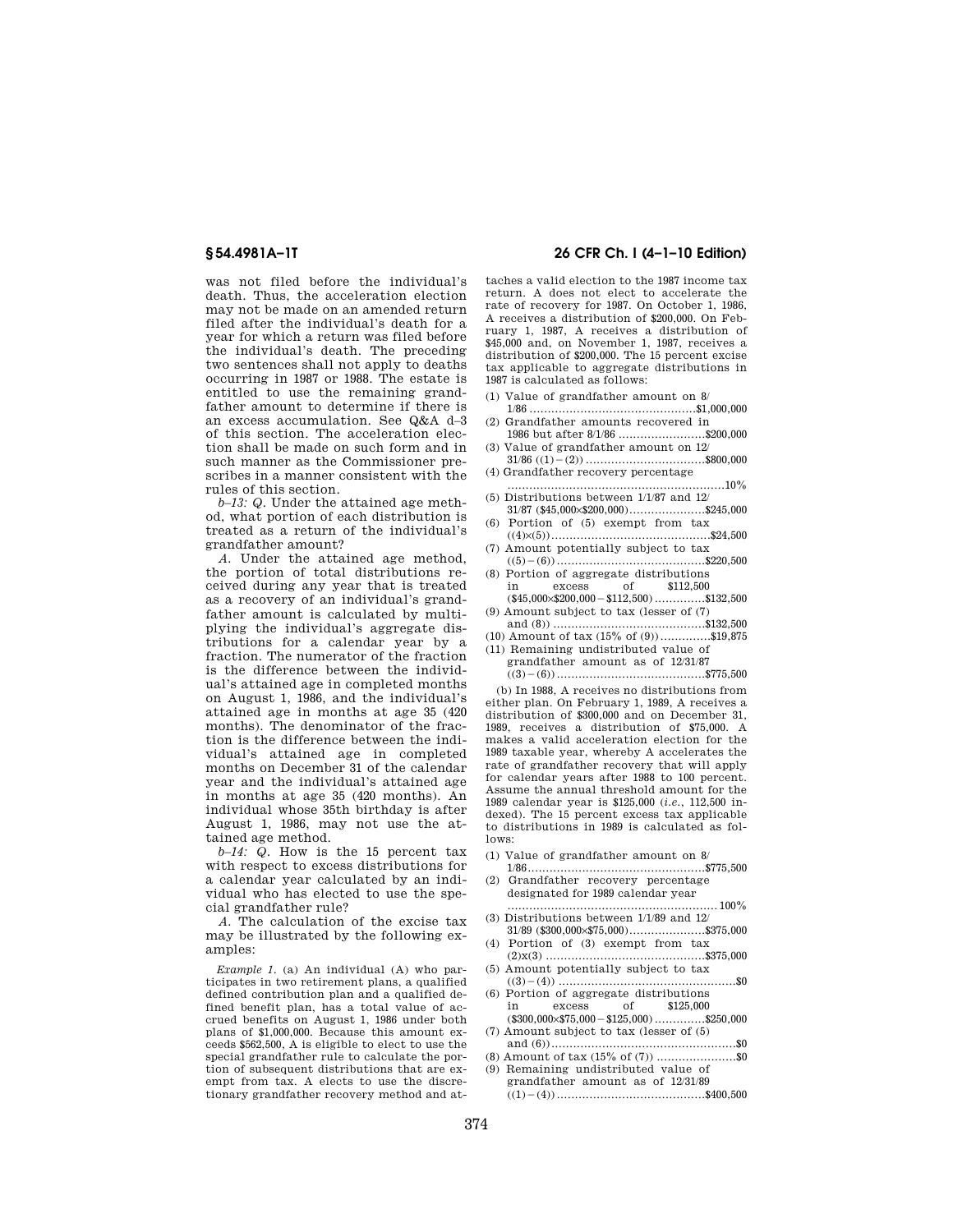The entire amount of any distribution for subsequent calendar years will be treated as a recovery of the grandfather amount and applied against the grandfather amount until the unrecovered grandfather amount is reduced to zero.

*Example 2.* The facts are the same as in *Example 1* except that A elects to use the attained age recovery method and A makes a valid election for the 1987 taxable year. Further assume that A's attained age in months on August 1, 1986 is 471 months and on December 31, 1987, is 488 months. The 15 percent excise tax applicable to aggregate distributions in 1987 is calculated as follows:

- (1) Value of grandfather amount on 8/
- 1/86 ..............................................\$1,000,000 (2) Grandfather amounts recovered in
- 1986 but after 8/1/86 ........................\$200,000 (3) Value of grandfather amount on 12/
- $31/86 ((1) (2))$  .................................\$800,000 (4) Completed months of age in excess
- of 420 on 8/1/86.........................................51 (5) Completed months of age in excess
- of 420 on 12/31/87......................................68 (6) Grandfather fraction as of 12/31/86 ((4) divided by (5))................................. 3⁄4
- (7) Distributions between 1/1/87 and 12/ 31/87 (\$45,000 + \$200,000)  $\cdots\cdots\cdots\cdots\cdots\cdots\cdots\cdots\cdots\cdots\cdots$
- (8) Portion of (7) exempt from tax ((6)×(7)) ..........................................\$183,750
- (9) Amount potentially subject to tax
- ((7)¥(8)) ..........................................\$61,250 (10) Portion of aggregate distributions
- in excess of \$112,500 (\$45,000 + \$200,000 ¥ \$112,500).........................\$132,500
- (11) Amount subject to tax (lesser of (9) and (10)) .....................................\$61,250
- $(12)$  Amount of tax  $(15\% \text{ of } (11)$  ................\$9.187 (13) Unrecovered grandfather amount
- as of  $12/31/87$  ((3) (8))....................\$616,250

### *c. Special Rules*

*c-1: Q.* How is the excise tax computed if a person elects special tax treatment under section 402 or 403 for a lump sum distribution?

*A.* (a) *General rule*—(1) *Conditions.*  Section 4981A(c)(4) provides for a special tax computation that applies to an individual in a calendar year if the individual receives distributions that include a lump sum distribution and the individual makes certain elections under section 402 or 403 with respect to that lump sum distribution (lump sum election).

(2) *Lump sum election.* A lump sum election includes an election of (i) 5 year income averaging under section  $402(e)(4)(B)$ ; (ii) phaseout capital gains treatment under sections  $402(a)(2)$  or  $403(a)(2)$  prior to their repeal by section 1122(b) of TRA '86 and as permitted under section  $1122(h)(4)$  of TRA '86; (iii) grandfathered long-term capital gains under sections  $402(a)(2)$  and  $403(a)$  prior to such repeal and as permitted by section  $1122(h)(3)$  of TRA '86; and (iv) grandfathered 10-year income averaging under section 402(e) (including such treatment under a section  $402(e)(4)(L)$  election) prior to amendment by section 1122(a) of TRA '86 and as permitted by section  $1122(h)(3)(A)(ii)$ and (5) of the TRA '86.

(3) *Special tax computation.* (i) If the conditions in paragraph  $(a)(1)$  of this Q&A c-1 are satisfied for a calendar year, the rules of this subparagraph (a)(3) apply for purposes of determining whether there are excess distributions and tax under section 4981A.

(ii) All distributions are divided into two categories. These two categories are the lump sum distribution and other distributions. Whether or not a particular distribution is a distribution subject to section 4981A and is in either category is determined under the rules in section 4981A and this section. Thus, the exclusions under section  $4981A(c)(2)$ and Q&A a-4(a) of this section apply here. For example, a distribution that is a tax-free recovery of employee contributions is not in either category.

(iii) The excise tax under section 4981A(c)(1) is computed in the normal manner except that (A) it is the sum of the otherwise applicable taxes determined separately for the two categories of excess distributions and (B) a different amount (threshold amount) is subtracted from the distributions in each category in determining the amount of the excess distributions. The threshold amount that is subtracted from the portion of the distributions that is not part of the lump sum distribution is the applicable threshold amount, determined without regard to section  $4981A(c)(4)$  and the lump sum election. Thus, the threshold amount subtracted from the amount in this category is either the \$150,000 amount or the \$112,500 amount (indexed). The threshold amount that is subtracted from the amount of the lump sum distribution is 5 times the applicable threshold amount as described above. Thus, the threshold amount subtracted from the lump sum distribution is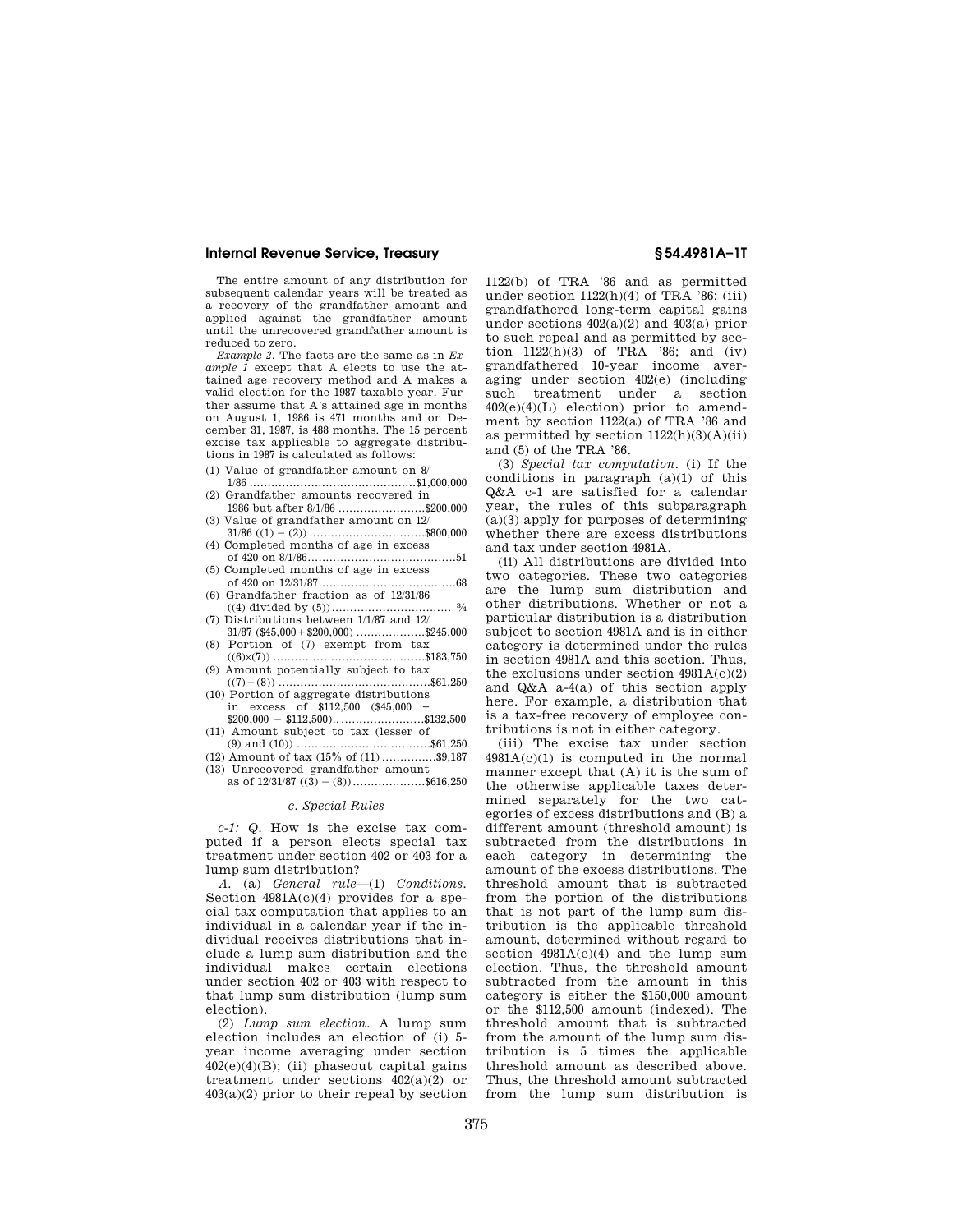\$750,000 or 5 times \$112,500 indexed (initially \$562,500).

(b) *Grandfather rule*—(1) *In general.*  This paragraph (b) provides special rules where an individual makes both the grandfather election described in section  $4981A(c)(5)$  and the lump sum election described in paragraph (a) of this Q&A c-1. See Q&A b-11 through 14 for other rules that apply to such grandfather election.

(2) *Discretionary method.* If the individual uses the discretionary method, described in Q&As b-11 and 12 of this section, the applicable threshold amount is \$112,500 (indexed). Under this method, the grandfather amount is recovered at a 10 percent or 100 percent rate in any calendar year and is offset separately against distributions in each category of distributions at the appropriate rate. If, for any calendar year, distributions are received in both categories and the total of the appropriate percentage (10 percent or 100 percent) of the distributions in each category exceed the unrecovered grandfathered account, then such grandfather amount must be recovered ratably from the distributions in each category. This rule applies even if the distributions in one category are less than the threshold amount for that category and the distributions in the other category exceed the threshold amount for that category.

(3) *Attained age method.* If the individual uses the attained age method, described in Q&As b-11 and 13 of this section, the threshold amount is \$112,500 (indexed). Under this method, to determine the portion of the distributions in each category that is treated as a recovery of the grandfather amount, the fraction described in Q&A b-13 of this section is applied separately to the distributions in each category of distributions. If, for any calendar year, distributions are received in both categories and the total of the amounts of the distributions in each category that are treated as a recovery of the grandfather amount exceeds that undercovered grandfather amount, then such grandfather amount must be recovered ratably from the distributions in each category. This rule applies even if the distributions in one category are less than the threshold

**§ 54.4981A–1T 26 CFR Ch. I (4–1–10 Edition)** 

amount for that category and the distributions in the other category exceed the threshold amount for that category.

(c) *Amount in lump sum category.* All amounts received from the employer that are required to be distributed to the individual in order to make a lump sum election described in paragraph (a) of this Q&A c-1 are included in the lump sum category. Amounts are in the lump sum category even though they are not subject to income tax under the election. Thus, for example, the following amounts would be in the lump sum category: (1) Appreciation on employer securities received as part of a distribution for which a lump sum treatment is elected; and (2) amounts that are phased out when section 1122 of TRA '86 is elected. However, accumulated deductible employee contributions under the plan (within the meaning of section  $72(0)(5)$  are in the nonlump sum category.

(d) *Examples.* The rules in this Q&A c– 1 are illustrated by the following examples:

*Example 1.* (a) On January 1, 199X, individual A who is age 65 and is a calendar year taxpayer receives a lump sum distribution described in section  $402(e)(4)(A)$  from a qualified employer plan (Plan X). A receives no other distribution in 199X. A elects 5-year income averaging under section 402(e)(4)(B) and also elects section 402(e)(4)(L) treatment (treating pre-74 participation as post-1973 participation) on A's income tax return for 199X. Thus, A also makes the lump sum election described in paragraph (a)(2), above. For 199X, the \$112,500 threshold amount indexed is \$125,000. A does not make a grandfather election so that A's threshold amount is \$150,000.

(b) A's distribution from Plan X consists of cash in the amount of \$800,000. A has a section 72(f) investment in the contract. A has over the years made after tax contributions to Plan X of \$50,000. A's distributions subject to section 4981A equal \$750,000 because of the exclusion of A's \$50,000 after-tax contributions.

(c) A's distributions consist solely of amounts in the lump sum category. A's threshold amount equals \$750,000 under the rules of this paragraph (a)(iii), above, (5 times \$150,000). Because A's threshold amount (\$750,000) equals the amount of A's distribution from Plan X (\$750,000) no part of A's distribution from Plan X is treated as an excess distribution subject to the 15-percent excise tax.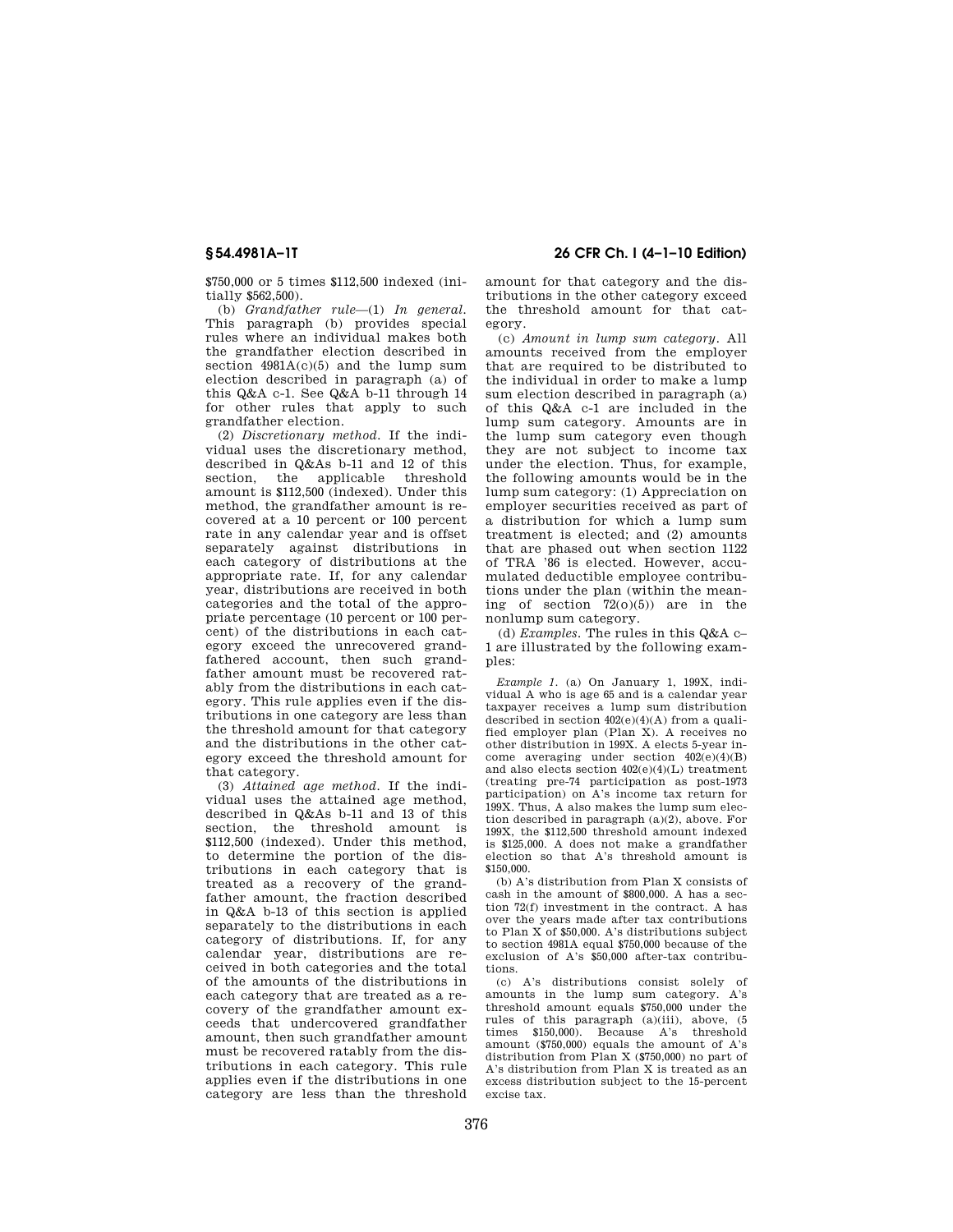*Example 2.* (a) Assume the same facts as in *Example (1),* except that A receives an additional distribution from an individual retirement plan described in section 408(a) (IRA Y) in 199X of \$150,000. A has made no nondeductible contributions to IRA Y and all of the \$150,000 is a distribution subject to section 4981A.

(b) A's distributions consist of two categories, the lump sum category (Plan X \$750,000) and the other than lump sum category (IRA Y \$150,000). A separate threshold amount is subtracted from A's IRA Y distribution. This threshold amount equals \$150,000 under the rules of this paragraph  $(a)(3)$ , above, the same initial threshold amount that is applied against the lump sum prior to the multiplication by 5). Because A's threshold amount (\$150,000) equals the amount of A's distribution from IRA Y (\$150,000), no part of A's distribution from IRA Y would be treated as an excess distribution subject to the 15-percent excise tax.

*Example 3.* (a) Assume the same facts as in *Example (2),* except that A's distribution is \$825,000 from Plan X, before reduction of \$50,000 for employee contributions, instead of \$800,000, so that A's distribution subject to section 4981A from Plan X is \$775,000. A made a valid grandfather election. Therefore, the applicable threshold amount is \$125,000 (\$112,500 indexed for 199X). A's unrecovered grandfather amount as of the end of the year preceding 199X is \$1,000,000 (A had a benefit under another retirement plan (Plan Z) on August 1, 1986, and A's account balance under Plan Z, which is a stock bonus plan, is \$6,000,000 on January 1, 199X.) A also made a valid election of the discretionary method to recover A's grandfather amount.

(b) If A recovers A's grandfather amount in 199X at the 10 percent rate, 10 percent of A's distributions that are in the lump sum category (Plan X \$775,000) is treated as a recovery of A's grandfather amount. Similarly, 10 percent of A's distributions that are in the other than lump sum category (IRA Y \$150,000) is treated as a recovery of A's grandfather amount. Thus, A's grandfather amount is reduced by \$92,500 (\$77,500 Plan X and \$15,000 IRA Y) for the 199X calendar year and is \$907,500 on January 1 of the year following 199X. Because the amounts of the distributions in each category that are treated as a recovery of grandfather amount are less than the applicable threshold amount for each category (\$625,000 Plan X, \$125,000 IRA Y), the recovery of the grandfather amount does not affect the calculations of the 199X excise tax.

(c) Because A's distribution from IRA Y of \$150,000 exceeds A's threshold amount of \$125,000 (\$112,500 indexed) applicable to nonlump sum distributions by \$25,000 and A's distribution subject to section 4981A from Plan X of \$775,000 exceeds A's threshold

amount of \$625,000 (5X\$125,000) applicable to lump sums by \$150,000, A is subject to the 15 percent excise tax. A's tax under section 4981A is \$26,250 (15 percent of \$25,000 plus 15 percent of \$150,000).

*Example 4.* (a) Assume the same facts as in *Example (3)* except that A makes a valid acceleration election under the discretionary method with respect to A's grandfather amount of \$1,000,000 for calendar year 199X.

(b) Because A's grandfather amount on January 1, 199X (\$1,000,000) equals or exceeds A's distribution subject to section 4981A (\$925,000) for 199X, no part of A's distribution from Plan X or IRA Y would be treated as excess distribution subject to the 15-percent excise tax.

(c) A's distributions subject to 4981A from Plan X of \$775,000 and from IRA Y of \$150,000 are offset 100 percent by A's grandfather amount of \$1,000,000. Therefore, A's grandfather amount on January 1 of the year following 199X is \$75,000 (\$1,000,000 minus \$925,000). This \$75,000 would be required to be offset 100 percent against any distributions received in that year.

*Example 5.* (a) Assume the same facts as in *Example (4),* except that A's distribution subject to section 4981A from Plan X, after reduction of the \$50,000 for employee contributions, is \$1,000,000 and from IRA Y is \$125,000 (equal to the threshold amount), totaling \$1,125,000.

(b) Because the sum of the amount received in the lump sum category and the other than lump sum category of distributions is greater than the grandfather amount (\$1,000,000), the grandfather amount must be allocated to each separate category on the basis of the ratio of the amount received in each category to the sum of these amounts. Thus, \$888,889 (\$1,000,000 X (\$1,000,000 divided by \$1,125,000)) is allocated to the lump-sum category and \$111,111 (\$1,000,000 X (\$125,000 divided by \$1,125,000)) is allocated to the other than lump sum category. A's distributions of \$1,000,000 in the lump sum category are reduced by \$888,889, the greater of \$625,000 (the threshold amount) or \$888,889 (grandfather amount), and equal \$111,111. A's excise tax is \$16,666 (15 percent of \$111,111). A owes no excess distribution tax on the \$125,000 received from IRA Y because it is fully offset by the threshold amount of \$125,000.

(c) Because A's distribution subject to section 4981A for the year of \$1,125,000 (\$1,000,000 plus \$125,000) exceeds A's grandfather amount on January 1, 199X of \$1,000,000, A's grandfather amount is zero for all subsequent calendar years.

*c–2: Q.* Must retirement plans be amended to limit future benefits accruals so that the amounts that are distributed would not be subject to an excise tax under section 4981A?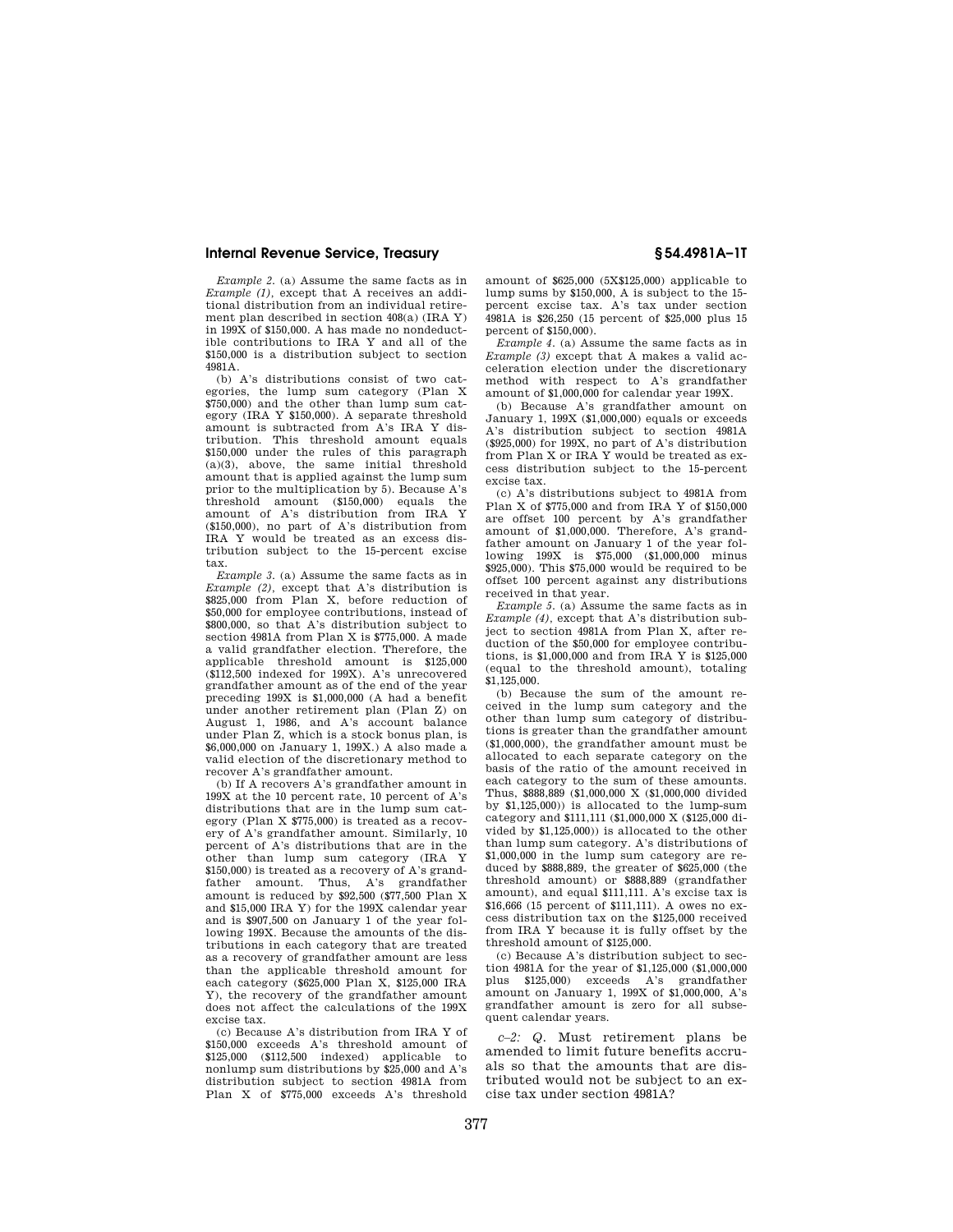*A.* No. A qualified employer plan need not be amended to reduce future benefits so that the amount of annual aggregate distributions are not subject to tax under section 4981A. Section 415 does, however, require plan provisions that limit the accrual of benefits and contributions to specified amounts. The operation of the excise tax of section 4981A is independent of plan qualification requirements limiting benefits and contributions under qualified plans.

*c–3: Q.* Is a plan amendment reducing accrued benefits a permitted method of avoiding the excise tax?

*A.* No. Accrued benefits may not be reduced to avoid the imposition of the excise tax. Such reduction would violate employer plan qualification requirements, including section 411(d)(6).

*c–4: Q.* To what extent is the 15 percent section 4981A tax reduced by the 10 percent section 72(t) tax?

*A.* (a) *General rule.* The 15 percent tax on excess distributions may be offset by the 10 percent tax on early distributions to the extent that the 10 percent tax is applied to excess distributions. For example, assume that individual (A), age 56, receives a distribution of \$200,000 from a qualified employer plan (Plan X) during calendar year 1987. Further, assume that the entire distribution is subject to the 10-percent tax of section  $72(t)$ . A tax of \$20,000  $(10\% \text{ of } $200,000)$  is imposed on the distribution under section 72(t). Assuming that the distribution is not a lump sum distribution eligible for special tax treatment under section 402, part of the distribution is subject to tax under section 4981A. If A does not elect the special grandfather rule, A's dollar limitation is \$150,000 and the amount of \$200,000 distribution that is an excess distribution is \$50,000 (\$200,000–\$150,000). The 15 percent tax is \$7,500 (15% of \$50,000). The portion of the \$20,000 section 72(t) tax on early distributions that is attributable to the excess distribution is \$5,000 (10% of \$50,000). This amount is credited against the section 4981A tax. Therefore, the total tax imposed on the distribution under both provisions is \$22,500 (\$20,000 + (\$7,500–  $$5,000$ )

(b) *Example.* (1) If some, but not all, distributions made for a calendar year

# **§ 54.4981A–1T 26 CFR Ch. I (4–1–10 Edition)**

are subject to the section 72(t) tax, the offset is applied only to the extent that the section 72(t) tax applies to amounts that exceed the applicable threshold amount for that calendar year. For example, assume that during 1987 individual B receives a distribution of \$40,000 that is not subject to the 10 percent section 72(t) tax and a separate distribution of \$160,000 that is subject to the 10 percent section 72(t) tax. A tax of \$16,000 (10% of \$160,000) is imposed by section 72(t). Excess distributions for the year, assuming B does not elect the special grandfather rule, are \$50,000 (\$40,000 + \$160,000–\$150,000). The tax under section 4981A is \$7,500 (15% of \$50,000). For purposes of determining the extent to which the 10 percent tax is applied to excess distributions, the only amounts subject to the 10 percent tax that are taken into account are distributions in excess of \$150,000 (or if greater, the \$112,500 (indexed) threshold for the year). The amount of distributions for 1987 to which the 10 percent tax is applicable (\$160,000) exceeds \$150,000 by \$10,000. Thus, the portion of the section  $72(t)$  tax of \$16,000 that is attributable to excess distributions equals \$1,000 (10 percent of \$10,000). This amount is credited against the section 4981A tax. The total tax payable under the provisions of sections 72(t) and 4981A is  $$22,500$  (\$16,000 + (\$7,500-\$1,000)).

(c) *Net unrealized appreciation.* A distribution consisting of net unrealized appreciation of employer securities that is excluded from gross income is not subject to section 72(t) and, therefore, there is no section 72(t) tax on such distribution that may be used to offset the tax on excess distributions.

*c–5: Q.* If a distribution that is subject to both the 10 percent tax on early distributions from qualified plans imposed under section 72(t) and the 15 percent tax on excess distributions imposed under section 4981A is received by an individual who elects to calculate the 15 percent tax using the special grandfather rule, how is the offset of the 10 percent tax imposed under section 72(t) calculated?

*A.* The section 4981A tax is reduced only by the amount of the 10 percent tax that is attributable to the portion of the distribution to which the section 4981A tax applies. For example, assume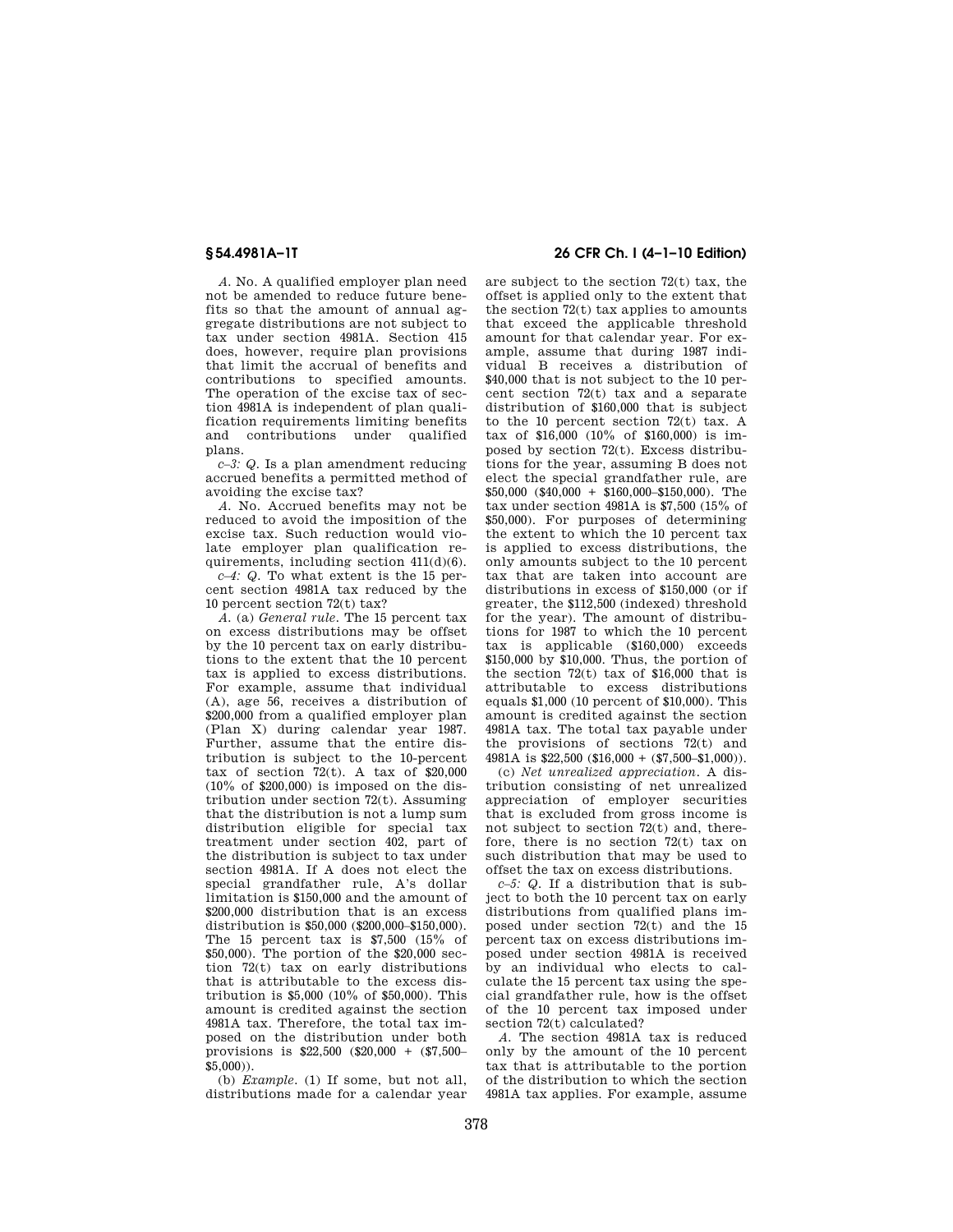that (a) an individual (A), age 57, receives during 199X a distribution from a qualified plan of \$325,000 that is subject to the 10 percent section 72(t) tax; (b) the distribution is not a lump sum distribution and is subject to the 15 percent excise tax imposed by section 4981A; (c) A has elected to use the special grandfather rule; and (d) A accelerates the rate of recovery of the remaining grandfather amount of \$250,000 so that only \$75,000 of this distribution is subject to the section 4981A tax. Thus, the section 4981A tax is \$11,250 (15% of  $$75,000$ ). The portion of the section  $72(t)$ 10 percent tax that is offset against the section 4981A tax of \$11,250 is limited to \$7,500 (10% of \$75,000), the section 72(t) tax on the amount of distributions after taking into account the reduction under the grandfather rule.

*c–6: Q.* When do distributions become subject to the excise tax under section 4981A?

*A.* (a) *General rule.* Excess distributions made after December 31, 1986, are subject to the excise tax under section 4981A.

(b) *Transitional rule*—(1) *Termination.*  Distributions prior to January 1, 1988, made on account of certain terminations of a qualified employer plan are not subject to tax under section 4981A. For a plan termination to be eligible for this transitional rule, the plan termination must occur before January 1, 1987. For purposes of applying the rules of section 4981A (except the reporting requirements), any such distribution is treated as if made on December 31, 1986. The distribution of an annuity contract is not an excepted distribution. See Q&A a–5 of this section.

(2) *Lump sum distributions.* A lump sum distribution that an individual who separates from service in 1986 receives in calendar year 1987 before March 16 is treated as a distribution received in 1986 if such individual elects to treat it as received in 1986 under the provisions of section 1124 of TRA '86. Thus, such a qualifying section 1124 distribution is not subject to tax under section 4981A for 1987. For purposes of applying the rules of section 4981A, the amount attributable to such distribution is included in the individual's August 1, 1986 accrued benefit and such

distribution is treated as if made on December 31, 1986.

(3) *Grandfather amount recovery.* If an individual described in this paragraph elects the special grandfather rule, the entire amount of distributions described in subparagraph (1) or (2) of this paragraph (b) is treated as a recovery of the individual's grandfather amount because it is treated as received on December 31, 1986. Thus, the individual's outstanding grandfather amount as of the date of the distribution is reduced by the amount of such distribution.

*c–7: Q.* How is the tax on excess distributions or on excess accumulations under section 4981A reported?

*A.* (a) *Tax on excess distributions.* An individual liable for tax on account on excess distributions under section 4981A must complete Form 5329 and attach it to his income tax return for the taxable year beginning with or within the calendar year during which the excess distributions are received. The amount of the tax is reported on such form and in such manner as prescribed by the Commissioner.

(b) *Tax on excess accumulations*—(1) *General rule.* If, with respect to the estate of any individual, there is a tax under section 4981A(d) on account of the individual's excess accumulations, the amount of such tax is reported on Schedule S (Form 706 or 706NR). Schedule S must be filed on or before the due date under section 6075 including extensions, for filing the estate tax return. The tax under section  $4981A(d)$ must be paid by the otherwise applicable due date for paying the estate tax imposed by chapter 11 even if, pursuant to section 6018(a), no return is otherwise required with respect to the estate tax imposed by chapter 11.

(2) *Earliest due date.* Notwithstanding paragraph  $(b)(1)$  of this  $c-7$ , the due date for filing Schedule S (Form 706) and paying the tax on excess accumulations under section 4981A(d) is not earlier than February 1, 1988. Thus, with respect to the estates of individuals dying in January through April of 1987, the due date for filing Schedule S (Form 706) and paying any tax owed under section 4981A(d) is not earlier than February 1, 1988, even if the due date for filing the Schedule 706 and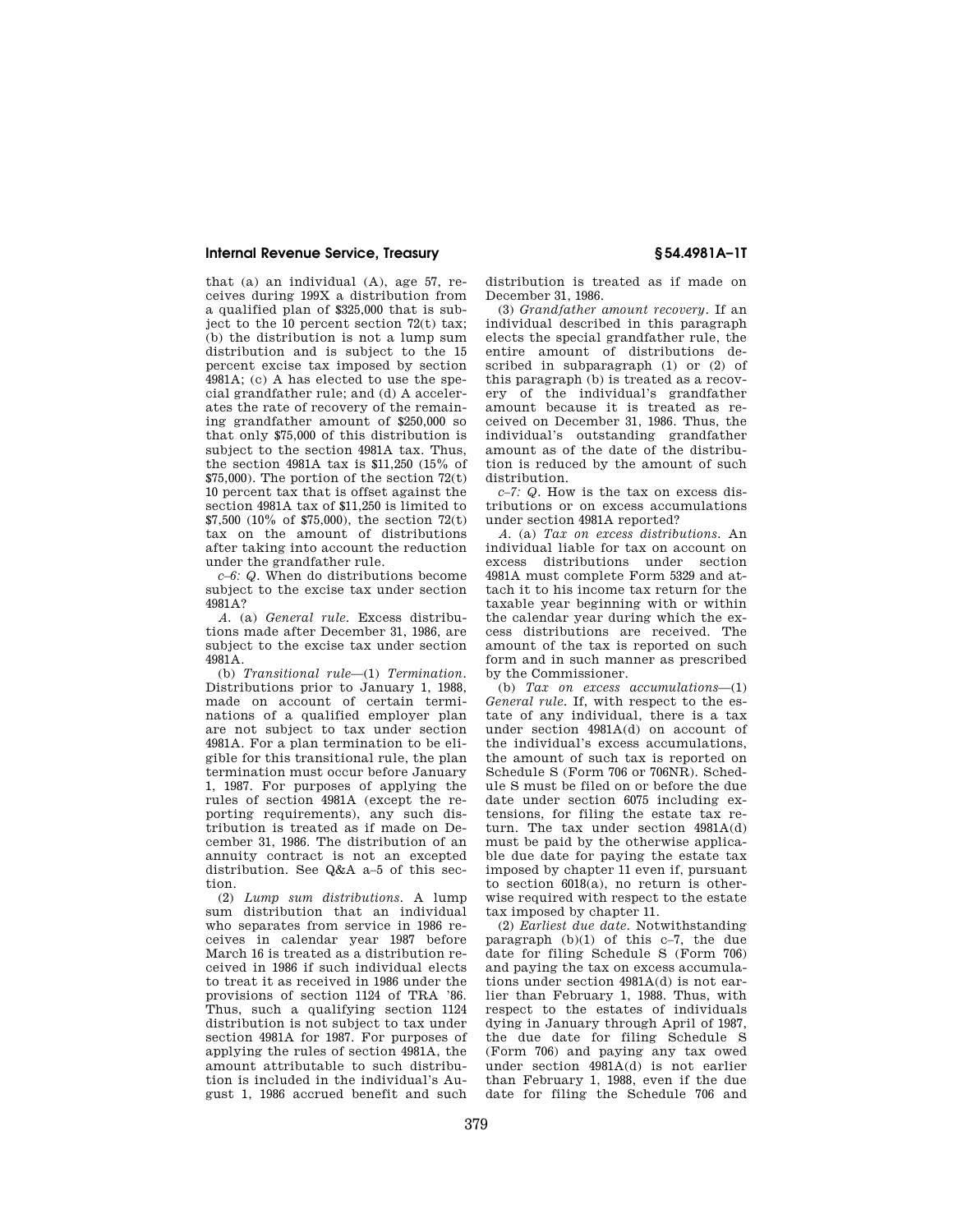paying the estate tax imposed by chapter 11 is an earlier date. Further, no interest or penalties will be charged for failure to pay any tax on excess accumulations under section 4981A before January 31, 1988.

*c–8: Q.* Does the fact that the benefits under a qualified retirement plan or individual retirement account are community property affect the determination of the excise tax under section 4981A?

*A.* Generally, no. The operation of community property law is disregarded in determining the amount of aggregate annual distributions. Thus, the excise tax under section 4981A is computed without regard to the spouse's community property interest in the individual's or decedent's distributions or accumulation. Also, any reporting to the individual by a trustee, must be done on an aggregate basis without regard to the community property law.

#### *d. Excess Accumulations*

*d–1: Q.* To what extent does section 4981A increase the estate tax imposed by chapter 11 with respect to the estates of any decedents?

*A.* Section 4981A(d) provides that the estate tax imposed by chapter 11 with respect to the estate of any decedent is increased by an amount equal to 15 percent of the decedent's excess accumulation. See Q&A d–2 through d–7 of this section for rules for determining the decedent's excess accumulation. See Q&A d–8 of this section concerning credits under section 2010 through 2016. See Q&A d–9 of this section for examples illustrating the determination of the increase in estate tax under section 4981A(d).

*d*-2: Q. How is the amount of a decedent's excess accumulation determined?

*A.* (a) *General rule.* A decedent's excess accumulation is the excess of (1) the aggregate value of the decedent's interests in all qualified employer plans and individual retirement plans (decedent's aggregate interest) as of the date of the decedent's death over (2) an amount equal to the present value of a hypothetical life annuity determined under Q&A d–7 of this section. If the personal representative for the individual's estate elects to value

## **§ 54.4981A–1T 26 CFR Ch. I (4–1–10 Edition)**

the property in the gross estate under section 2032, the applicable valuation date prescribed by section 2032 shall be substituted for the decedent's date of death.

(b) *Other rules.* See Q&A d–3 and d–4 of this section if the decedent or, where appropriate, the decedent's personal representative validly elects the special grandfather rule and has any unused grandfather benefit as of the date of his death. See Q&A d–5 and d–6 of this section to determine the decedent's aggregate interest.

*d–3: Q.* Does the special grandfather rule apply for purposes of determining the amount of the decedent's excess accumulation?

*A.* Yes. If a decedent prior to death (or the decedent's personal representative after death) makes an election that satisfied the procedures in Q&A b– 3 of this section, the special grandfather rule applies.

*d*–4: Q. How is the decedent's excess accumulation determined if the special grandfather rule applies?

*A.* If the special grandfather rule applies, the decedent's excess accumulation is the excess of (a) the decedent's aggregate interest (determined under Q&A d–5 of this section) over (b) the greater of (1) the decedent's remaining unrecovered grandfather amount as of the date of the decedent's death, or (2) an amount equal to the present value of a hypothetical life annuity under Q&A d–7 of this section.

*d–5. Q.* How is the value of the decedent's aggregate interest as of the applicable valuation date under Q&A d–2 determined?

*A.* (a) *Method of valuation.* The value of the decedent's aggregate interest on the decedent's date of death is determined in a manner consistent with the valuation of such interests for purposes of determining the individual's gross estate for purposes of chapter 11. If the personal representative for an individual's estate subject to estate tax elects to value the property in the gross estate under section 2032, the decedent's aggregate interest is valued in a manner consistent with the rules prescribed by section 2032 (and other relevant estate tax sections). No adjustments provided in chapter 11 in valuing the gross estate are made. Thus, there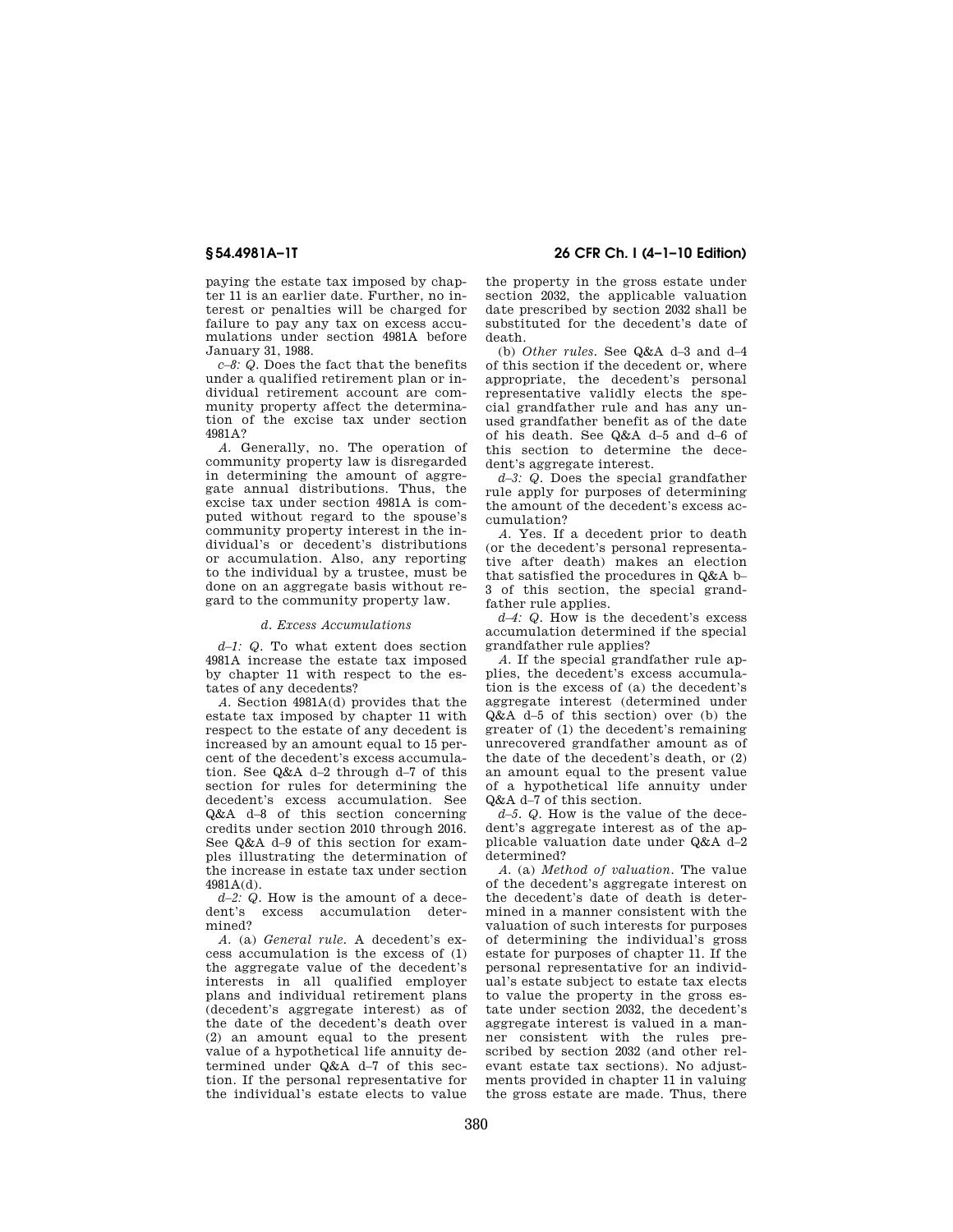is no adjustment under section 2057 (relating to the sale of certain employer securities).

(b) *Amounts included.* Generally, all amounts payable to beneficiaries of the decedent under any qualified employer plan (including amounts payable to a surviving spouse under a qualified joint and survivor annuity or qualified preretirement survivor annuity) or individual retirement plan, whether or not otherwise included in valuing the decedent's gross estate, are considered to be part of the decedent's interest in such plan.

(c) *Rollover after death.* If any amount is distributed from a qualified employer plan or individual retirement plan within the 60-day period ending on the decedent's date of death and is rolled over to an IRA after such date but within 60 days of the date distributed, the decedent's aggregate interest is increased by the amount rolled over, valued as of the date received by the IRA.

*d–6. Q.* Are there any reductions in the decedent's aggregate interest?

*A.* The decedent's aggregate interest is reduced by the following:

(a) *Amount payable to alternate payee.*  The amount of any portion of the deceased individual's interest in a qualified employer plan that is payable to an alternate payee in whose income the amount is includible under a qualified domestic relations order within the meaning of section 414(p) (QDRO). However, such portion must be taken into account in determining the excess distribution or the excess accumulation upon the death of such alternate payee for purposes of determining if there is a tax under section 4981A(a) or an increase in the estate tax under section 4981A(d) with respect to such alternate payee.

(b) *Investment in the contract.* The amount of the deceased individual's unrecovered investment, within the meaning of section 72(f), in any qualified employer plan or individual retirement plan.

(c) *Life insurance proceeds.* The excess of any amount payable by reason of the death of the individual under a life insurance contract held under a qualified employer plan over the cash surrender value of such contract immediately before the death of such individual (the amount excludible from income by reason of section 101(a)). Amounts excludible from gross income because of section 101(b) do not reduce the decedent's aggregate interest.

(d) *Interest as a beneficiary.* The amount of the deceased individual's interest in a qualified retirement plan or individual retirement plan by reason of the death of another individual.

*d–7. Q.* How is the present value of the hypothetical life annuity determined?

*A.* (a) *General rule.* The hypothetical life annuity is a single life annuity contract that provides for equal annual annuity payments commencing on the decedent's date of death for the life of an individual whose age is the same as the decedent's determined as of the date of the decedent's death. The amount of each annual payment is equal to the greater of \$150,000 (unindexed) and \$112,500 (as indexed until the date of death). If the decedent elected (or the decedent's personal representative elects) the special grandfather rule, the amount of each annual payment is \$112,500 (as indexed until the date of death) even if there is no remaining grandfather amount.

(b) *Determination of age.* The decedent's age as of the decedent's date of death for purposes of valuing the hypothetical life annuity is the decedent's attained age (in whole years) as of the decedent's date of death. For example, if the decedent was born on February 2, 1930, and died on August 3, 1990, the decedent's age for purposes of valuing the hypothetical life annuity is 60.

(c) *Interest rate assumptions.* The present value of the single life annuity described above must then be calculated using the interest rate and mortality assumptions in §20.2031–7 of the Estate Tax Regulations in effect on the date of death.

*d–8: Q.* Are any credits, deductions, exclusions, etc. that apply for estate tax purposes allowable as an offset against the excise tax under section 4981A(d) for excess accumulations?

*A.* No. No credits, deductions, exclusions, etc. that apply for estate tax purposes are allowed to offset the tax imposed under section 4981A(d). Thus, no credits under section 2010 through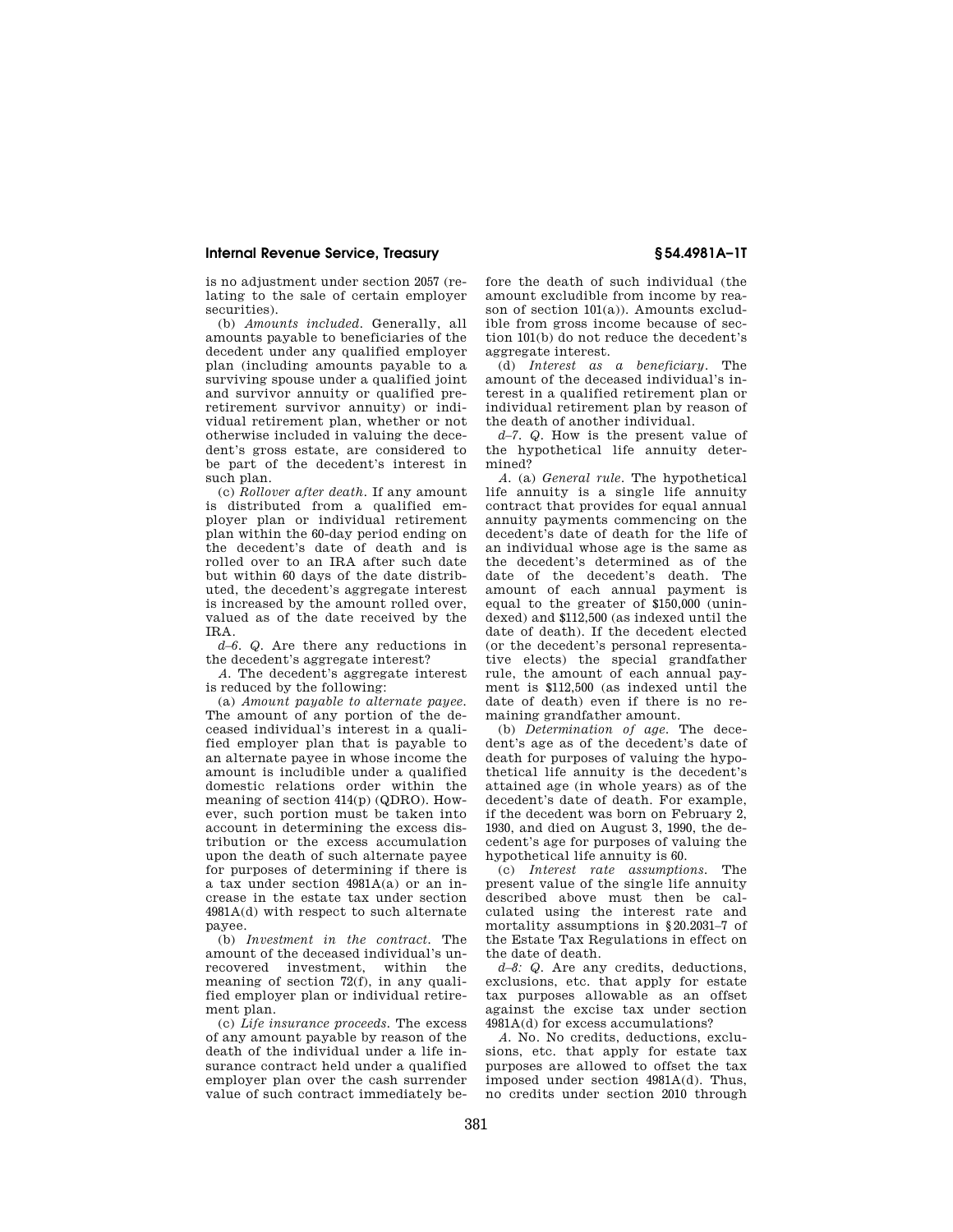2016 or other reductions permitted by Chapter 11 are allowable against the tax under section 4981A(d) for excess accumulations. For example, no credits are allowable for the unified credit against the estate tax, for state death taxes, or for gift taxes.

*d–8A. Q.* Is the estate liable for the excise tax of 15 percent on the amount of the decedent's excess accumulations?

*A.* Yes. In all events, the estate is liable for the excise tax of 15 percent on the amount of the decedent's excess accumulations. Transferee liability rules under chapter 11 do apply, however. Similarly, the reimbursement provisions of section 2205 also apply. Additionally, the rules generally applicable for purposes of determining the apportionment of the estate tax apply to the apportionment of the excise tax under section 4981A(d). Thus, the decedent's will or the applicable state apportionment law may provide that the executor is entitled to recover the tax imposed under section 4981A(d) attributable to any property from the beneficiary entitled to receive such property. However, absent such a provision in the decedent's will or in the applicable state apportionment law, the executor is not entitled to recover the tax imposed under section 4981A(d) attributable to any property from the beneficiary entitled to receive such property.

*d–9: Q.* How is the additional tax computed with respect to a decedent's estate under section 4981A(d)?

*A.* The determination of the additional tax under section 4981A(d) is illustrated by the following examples:

*Example 1.* (a) An individual (A) dies on February 1, 199X at age 70 and 9 months. As of A's date of death, A has an interest in a defined benefit plan described in section  $401(a)$  (Plan X). Plan X has never provided for employee contributions. A has no section 72 (f) investment in Plan X. A does not have any interest in any other qualified employer plan or individual retirement plan. The alternate valuation date in section 2032 does not apply. A did not elect to have the special grandfather rule apply. A's interest in Plan X is in the form of a qualified joint and survivor annuity. The value of the remaining payments under the joint and survivor annuity as of A's date of death (determined under  $D=5$ ) is \$2,000,000

# **§ 54.4981A–1T 26 CFR Ch. I (4–1–10 Edition)**

(b) Because A is age 70 and 9 months of A's date of death, A's life expectancy as of A's date of death is calculated using age 70 (A's attained age in whole years on A's date of death). The factor from Table A of §20.2031– 7(f) used to determine the present value of a single life annuity for an individual age 70 is 6.0522. The greater of \$150,000 or \$112,500 indexed for 199X is 150,000. The present value of the hypothetical single life annuity is \$907,830 (\$150,000×6.0522)

(c) The amount of A's excess accumulation is \$1,092,170, determined as follows: \$2,000,000 (value of A's interest in Plan X) minus \$907,830 (value of hypothetical single life annuity contract) equals \$1,092,170.

(d) The increase in the estate tax under section 4981A(d) is \$163,825 (15 percent of \$1,092,170).

*Example 2.* (a) The facts are the same as in *Example 1,* except that A's interest in Plan X consists of the following:

(1) \$2,000,000, value of employer-provided portion of a qualified joint and survivor annuity determined as of A's date of death using the interest and mortality assumptions in §20.2031–7.

(2) \$200,000, proceeds of a term life insurance contract (no cash surrender value before death).

(3) \$100,000. amount (employer-provided portion) payable to A's former spouse pursuant to a QDRO.

(4) \$100,000, amount of A's investment in Plan X.

(b) The value of A's interest in Plan X for purposes of calculating A's excess accumulation is still \$2,000,000. The proceeds of the term life insurance contract, the amount payable under the QDRO, and the amount of A's investment in Plan X are excluded from such value.

*Example 3.* (a) The facts are the same as in *Example 1,* except that A elected the special grandfather rule. A's initial grandfather amount was \$1,100,000. As of A's date of death, A had received \$500,000 in distributions that were treated as a return of A's grandfather amount. Thus, A's unused grandfather amount is \$600,000 (\$1,100,000–\$500,000). In 199X, assume that \$112,500 indexed is still \$112,500.

(b) A's excess retirement accumulation is determined as follows: \$2,000,000 minus the greater of (1) \$600,000 or (2) the present value of a period certain annuity of \$112,500 a year for 16 years. The present value of a single life annuity of \$112,500 a year for an individual age 70 is determined as follows:  $$112,500 \times$ 6.0522=\$680,827.25. \$680,827.25 is greater than \$600,000. Thus the amount of the excess retirement accumulation is \$1,319,173 (\$2,000,000 minus \$680,827).

(c) The additional estate tax under section 4981A(d) is \$197,875 (15 percent of \$1,319,173).

*Example 4.* (a) The facts are the same as in *Example 3* except that, as of A's date of